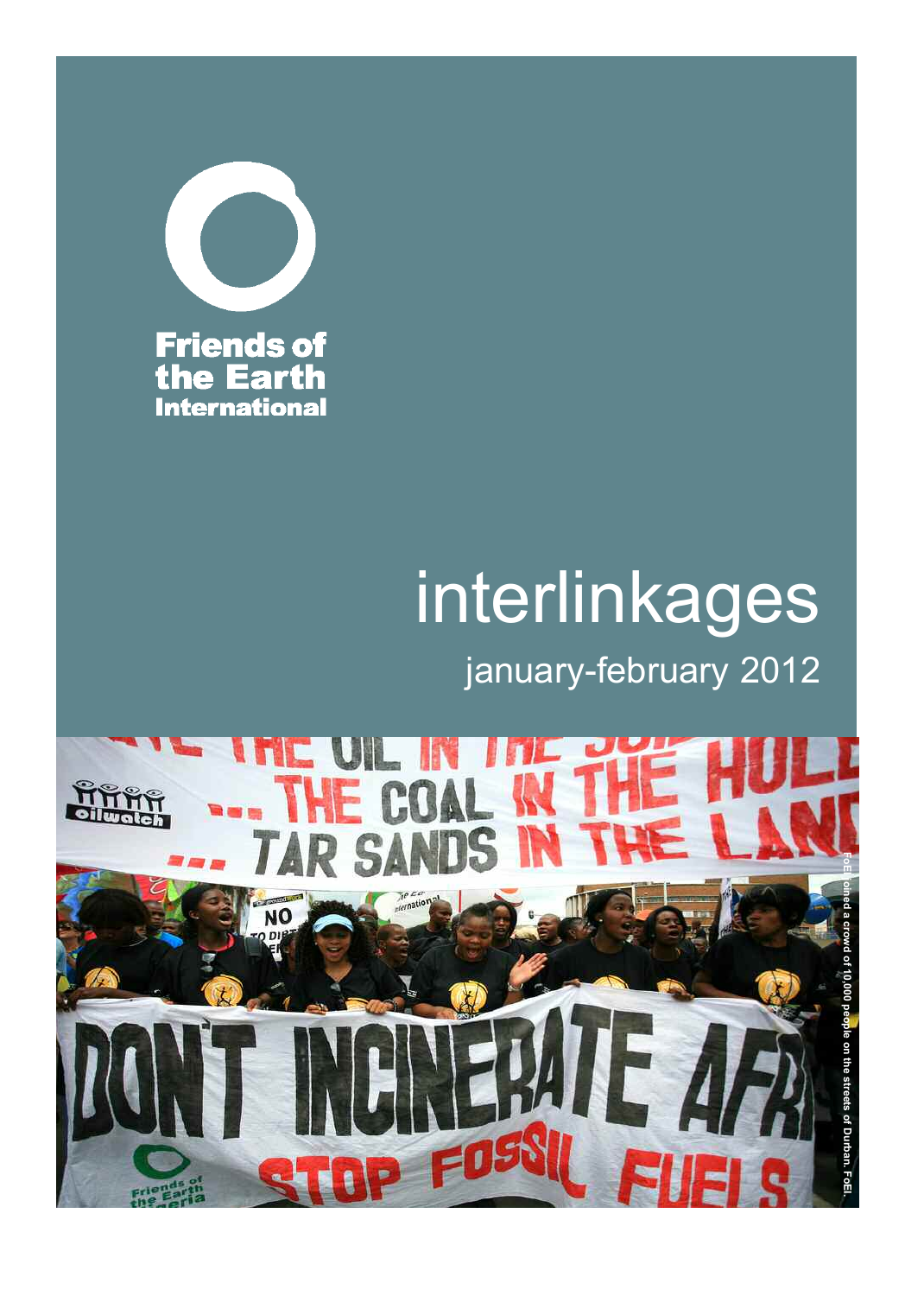Welcome to the January-February 2012 edition of FoEI's electronic update Interlinkages.

The Spanish version of this Interlinkages will be sent out soon.

Thanks to Ronnie Hall for editing and designing this issue.

Questions? Contact comms@foei.org



## **contents**

rivers, mineral policy institute, peace boat, rainforest action network, world information service on energy

| foe groups                                                                                                                                                                                                                                                                                                                                                                                                                                                                                                                                                                                                                                                                                                                                                                                                                                                                                                                   | action alerts              | page 3  |
|------------------------------------------------------------------------------------------------------------------------------------------------------------------------------------------------------------------------------------------------------------------------------------------------------------------------------------------------------------------------------------------------------------------------------------------------------------------------------------------------------------------------------------------------------------------------------------------------------------------------------------------------------------------------------------------------------------------------------------------------------------------------------------------------------------------------------------------------------------------------------------------------------------------------------|----------------------------|---------|
| argentina, australia, austria,<br>bangladesh, belgium, belgium<br>(flanders & brussels), bolivia, brazil,<br>cameroon, canada, chile, colombia,<br>costa rica, croatia, curação, cyprus,<br>czech republic, denmark, el<br>salvador, england/wales/northern<br>ireland, estonia, finland, france,<br>georgia, germany, ghana, grenada,<br>guatemala, haiti, honduras, hungary,<br>indonesia, ireland, italy, japan, latvia,<br>liberia, lithuania, luxembourg,<br>macedonia (former yugoslav<br>republic of), malawi, malaysia, mali,<br>malta, mauritius, mexico,<br>mozambique, nepal, netherlands,<br>new zealand, nigeria, norway,<br>palestine, papua new guinea,<br>paraguay, peru, philippines, poland,<br>scotland, sierra leone, slovakia,<br>south africa, south korea, spain, sri<br>lanka, sweden, swaziland,<br>switzerland, tanzania, timo-leste,<br>togo, tunisia, uganda, ukraine,<br>united states, uruguay | looking ahead              | page 5  |
|                                                                                                                                                                                                                                                                                                                                                                                                                                                                                                                                                                                                                                                                                                                                                                                                                                                                                                                              | international campaigns    | page 6  |
|                                                                                                                                                                                                                                                                                                                                                                                                                                                                                                                                                                                                                                                                                                                                                                                                                                                                                                                              | member & affiliate groups  | page 8  |
|                                                                                                                                                                                                                                                                                                                                                                                                                                                                                                                                                                                                                                                                                                                                                                                                                                                                                                                              | secretariat, excom & chair | page 12 |
|                                                                                                                                                                                                                                                                                                                                                                                                                                                                                                                                                                                                                                                                                                                                                                                                                                                                                                                              | communications             | page 14 |
|                                                                                                                                                                                                                                                                                                                                                                                                                                                                                                                                                                                                                                                                                                                                                                                                                                                                                                                              | announcements              | page 16 |
|                                                                                                                                                                                                                                                                                                                                                                                                                                                                                                                                                                                                                                                                                                                                                                                                                                                                                                                              | news from friends          | page 18 |
|                                                                                                                                                                                                                                                                                                                                                                                                                                                                                                                                                                                                                                                                                                                                                                                                                                                                                                                              | calendar                   | page 19 |
|                                                                                                                                                                                                                                                                                                                                                                                                                                                                                                                                                                                                                                                                                                                                                                                                                                                                                                                              | campaign list serves       | page 20 |
|                                                                                                                                                                                                                                                                                                                                                                                                                                                                                                                                                                                                                                                                                                                                                                                                                                                                                                                              | foei contact list          | page 21 |
| foe affiliates                                                                                                                                                                                                                                                                                                                                                                                                                                                                                                                                                                                                                                                                                                                                                                                                                                                                                                               | foei member groups         | page 23 |
| cee bankwatch, corporate europe<br>observatory, corpwatch, earthlife<br>africa, foe middle east, international                                                                                                                                                                                                                                                                                                                                                                                                                                                                                                                                                                                                                                                                                                                                                                                                               | foei affiliate groups      | page 27 |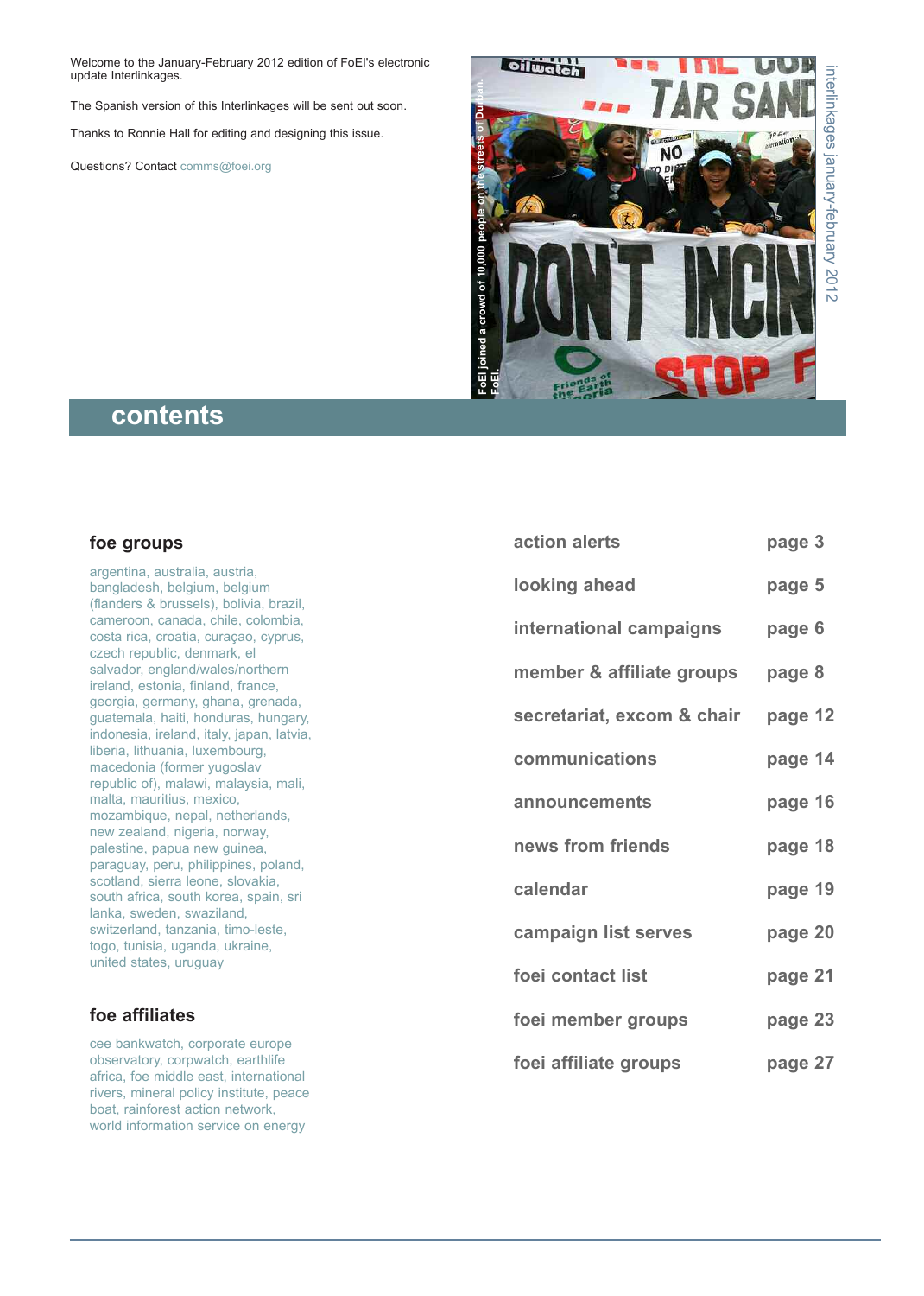

#### **call on norway pension fund to divest in shell**

Last month 28 Right Livelihood Award laureates wrote to Norway's Government Pension Fund asking it to divest all of its holdings in Shell due to the severe environmental harm caused by the company's negligence in the Niger Delta, Nigeria. Please join the laureates, including FoEI's Nnimmo Bassey, in calling for the pension fund to act now!

Take action here: http://action.foei.org/page/speakout/norway-out-of-shell?js=false

Read the original letter written by the Right Livelihood laureates:

http://www.rightlivelihood.org/petition\_norway\_shell.html

Find out more about the Right Livelihood Award: http://www.rightlivelihood.org/award.html?&no\_cache=1

#### **condemn violence against foe guatemala**

On 25 February the offices of FoE Guatemala/CEIBA and the National Network in Defense of Food Sovereignty (REDSAG) were broken into and computer equipment and information stolen. But money and valuable objects were not taken, indicating that the crimes were politically motivated. FoEI has written to the Minister of the Interior expressing its concerns and demanding the authorities take the necessary steps to protect the property and physical integrity of the workers of FoE Guatemala and REDSAG. Protecting the rights of human rights defenders is an urgent and essential task. FoEI also expects a transparent investigation into the incidents. Feel free to send your own e-mail or letter using the following addresses:

Lic. Héctor Mauricio López Bonilla

Ministerio de Gobernación

Dirección: 6ta. Av. 13-71 Zona 1 Guatemala, C.A. Tel: 2413-8888 ext. 1621

e-mail: kldivas@mingob.gob.gt

To read more, in English: http://radiomundoreal.fm/Warning-and-intimidation

And in Spanish: http://radiomundoreal.fm/Aviso-de-profesionales?lang=es

To send your own messages of solidarity: Natalia Atz Sunuc, FoE Guatemala, natyceibauii@gmail.com

#### **demand lufthansa stop using bio-kerosene**

German airline Lufthansa has recently been using bio-kerosene made from jatropha, an inedible plant. The company insists on claiming that flying on bio-kerosene is good for the environment, despite numerous studies claiming exactly the opposite. The jatropha used for Lufthansa's test flights was grown in Indonesia by small-scale farmers. A recent visit by FoE Netherlands/Milieudefensie revealed that the plants are often being grown at the cost of food production, and that farmers are making a loss on the sale of the plants. As a consequence they are struggling to survive. Please write to Lufthansa and ask them to stop using bio-kerosene to fly their planes! Take action now: www.milieudefensie.nl/english/earthalarm/132

Read FoE Netherlands' report on jatropha production in Indonesia: http://milieudefensie.nl/english/news/friends-ofthe-earth-netherlands-demands-cessation-of-jatropha-investments

Contact: Geert Ritsema, FoE Netherlands, geert.ritsema@milieudefensie.nl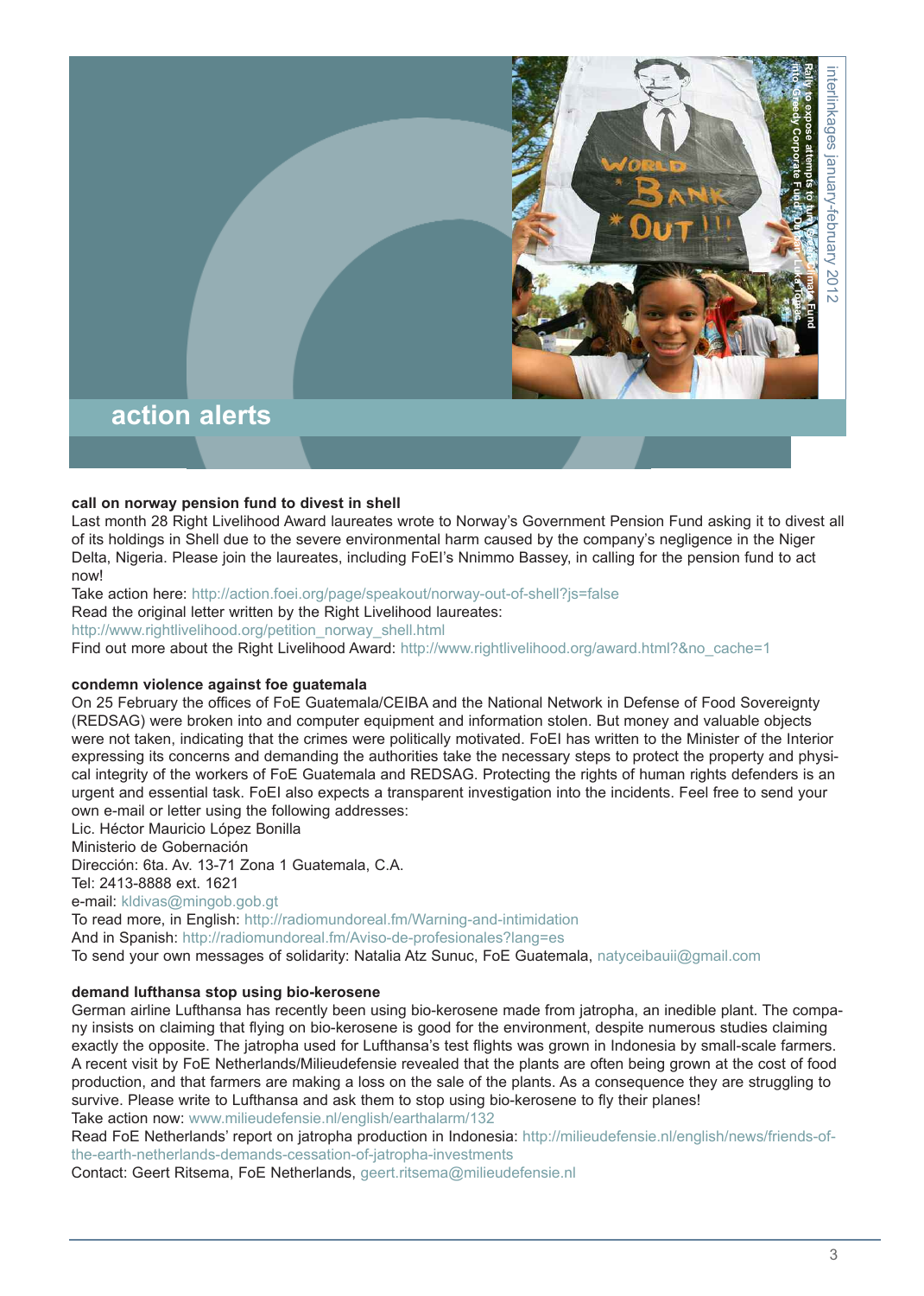#### **one year on, where is sandra?**

17 February marked one year since the sudden disappearance of 26-year-old Sandra Viviana Cuellar Gallego, an environmental engineer and activist from Cali, Colombia. At the time of her disappearance, Sandra was on her way to the National University in Palmira, Valle del Cauca department. Her identity card and cell phone were found a few days later near the place where she was supposed to take a public bus. Political reasons for her disappearance have still not been ruled out. To try and step up the action FoE Colombia/CENSAT Agua Viva have organised a cyber action with the support of FoEI; nearly 2500 signatures have been collected so far. Please join Sandra's family, friends and colleagues in calling on the National Attorney General to provide an update on the status of the investigation and outline how she plans to proceed, one year on from Sandra's disappearance.

Take action now by adding your signature to the petition: http://action.foei.org/page/speakout/findsandra?js=false

Contact: Jorge Sanchez, FoE Colombia, direccion@censat.org

#### **support communities protesting against el quimbo dam**

Communities are being violently evicted to make way for the proposed El Quimbo dam in Colombia, to be built by Italian transnational corporation ENDESA-ENEL. If it goes ahead the project will inundate about 8,250ha of some of the region's most fertile land. This will destroy the food security of hundreds of communities of fisher people, day workers, coffee growers, tobacco growers, cacao growers and artisanal miners living and working alongside the Magdalena River. National and international journalists and members of organisations such as FoE Colombia/CENSAT Agua Viva and International Peace Watch have been banned from the area. These communities need your help!

A FoEI cyberaction is planned and the addresses of the Colombian authorities you should contact will be circulated soon.

You can find out more here: http://radiomundoreal.fm/Safety-Reasons?lang=es and here http://censat.org/index.php?option=com\_chronocontact&chronoformname=quimboener2012en For more information contact: Danilo Urrea, FoE Colombia, agua@censat.org

#### **call on sasol to get out of climate change negotiations**

As part of FoEI's focus on the corporate capture of decision-making, FoEI is calling on Sasol to get out of the climate change negotiations and stop promoting false solutions to the climate crisis. African energy company Sasol is the world's leader in coal-to-liquid (CTL) technology - the most carbon-intensive way of making petrol and diesel, and Sasol's Secunda plant produces more carbon dioxide emissions than any other single source in the world.

To take action, go to: http://www.foei.org/en/get-involved/take-action/call-one-of-south-africas-largest-polluters-to-get-out-of-the-climate-change-negotiations

To download FoEI's new report on Sasol, part of the newly launched Corporate Capture series, go to: www.foei.org/en/what-we-do/corporate-capture/exposing-the-corporate-capture-of-un-institutions Contact: Lucia Ortíz, FoEI EJRN Programme Coordinator, lucia@natbrasil.org.br or Paul de Clerck, FoEI Corporates Campaign Coordinator, paul@milieudefensie.nl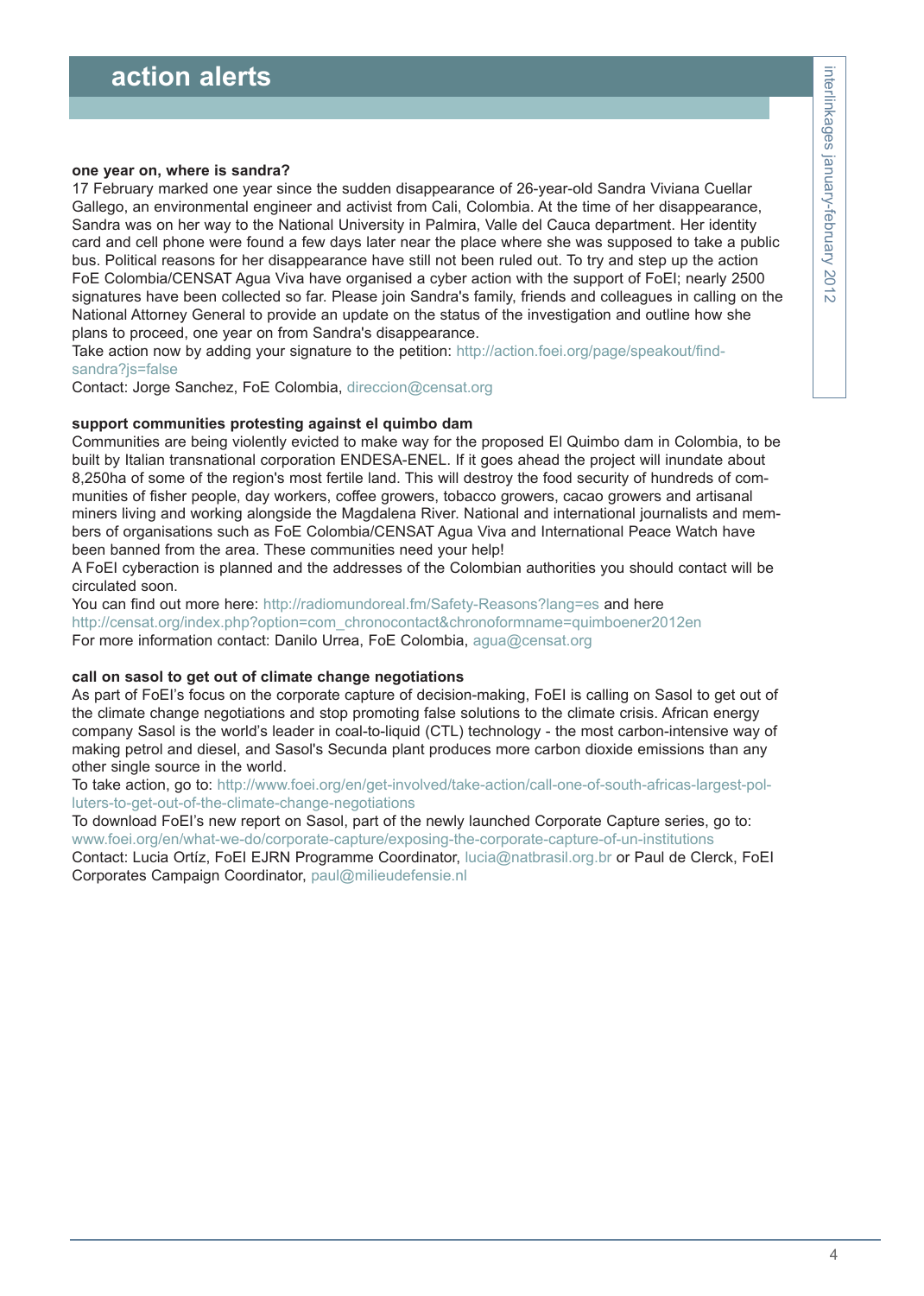

#### **foei preparation for peoples´ summit at rio + 20**

We are approaching the United Nations Conference on Sustainable Development, also known as Rio+20, which will take place in Rio de Janeiro, Brazil, 20-22 June. The 'Peoples Summit for Social and Environmental Justice against the Mercantilization of Life and Nature and in Defense of the Commons', will be held 15-23 June, at Aterro do Flamengo, Rio de Janeiro. This will be a space free of corporations, understood as a part of our struggles, organisation and mobilisation and not just another isolated moment or event. The Summit aims to be a space capable of strengthening the process of action, resistance and the construction of alternatives. Above all, it aims to denounce false solutions and the new green 'clothing' that capitalism is putting on. The intention is that no selforganized activities should be held during these moments: prior self-organized activities should seek convergences and bring contributions to the Assembly process.

There is an International Articulation Group (GA) composed of national and international networks and movements, which FoEI and FoE Brazil are both participating in. There are five working groups at the moment:

methodology/peoples' assembly; mobilisation; official process; communications; and territory (infrastructure). There is also an Operational Secretariat.

Lucia Ortiz (FoE Brazil / International Coordinator of FoEI's EJRN Programme) is coordinating the FoEI work towards Rio+20. She will be facilitating the FoEI Rio+20 strategy group and the flow of information through the FoEI Rio+20 general list.

Together with Helen Wolfson (who used to work at FoE EWNI) she is also collating information about national groups plans and would be delighted if you could input to this discussion as soon as possible (if you have not done so already).

If you want to participate or join the listserve for more information, please contact: Lucia Ortíz, FoE Brazil, lucia@natbrasil.org.br

To request a questionnaire you can contact Lucia, or Helen Wolfson on wolfsonhelen@yahoo.co.uk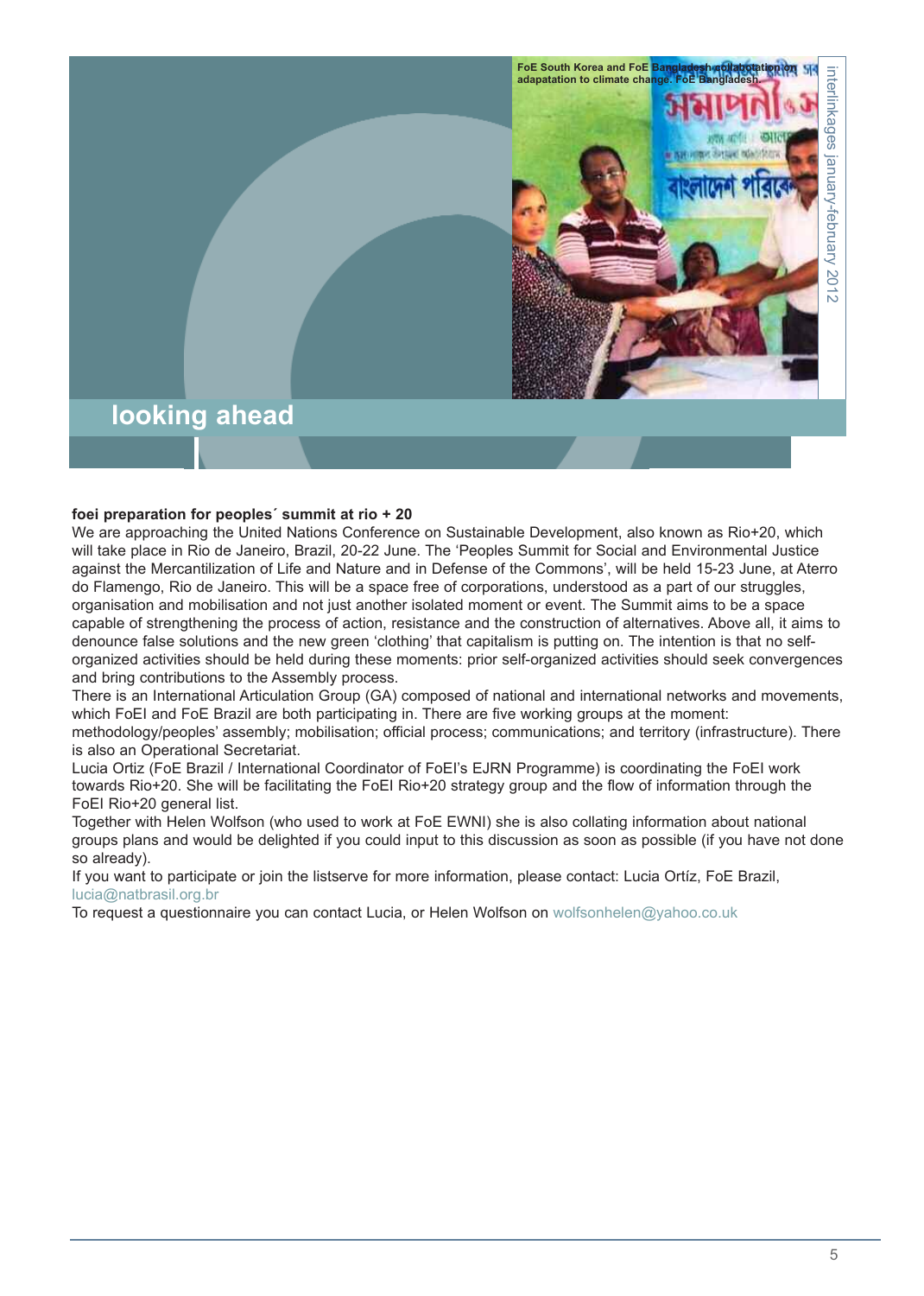

#### **un climate talks 2011: our assessment**

As the climate talks at COP-17 in Durban headed into extra time last December we feared the outcome would not be a good one. Sadly our fears were pretty much realised: the noise of the vested interests drowned out the voices of ordinary people. COP-17 (28 November-9 December) resulted in:

- a new 'Durban Platform' which will delay climate action for a decade
- a substantial weakening of the Kyoto Protocol
- drastically insufficient targets for cutting greenhouse gas emissions, and
- the burden for action on climate change being shifted to developing countries

Durban also failed to make any progress on urgently needed, new and additional public finance for developing country climate action, or on adaptation measures to protect vulnerable communities from climate impacts. A Green Climate Fund was approved, but with no means by which to fill the coffers; it also included a provision that could allow multinational corporations and private financial actors to access the fund directly. in addition, Durban increased the likelihood of new opportunities for carbon trading, which is a destructive false solution to the climate crisis which locks in climate inaction, drives land grabbing and the displacement of communities, and could contribute to another global financial collapse. We can, however, take heart from the fact that thousands of people around the world took action to keep the issue of climate justice on the agenda. We made our voices heard in the negotiations, on the streets, and in the world's media.

Read our closing statement on the talks:

www.foei.org/en/what-we-do/climate-and-energy/latest-news/2012/01/13/our-assessment-of-the-un-climate-talks-2011

…and for all information about FoEI in Durban, including links to FoEI's publications, press releases, blogs, radio, photos and video go to: http://www.foei.org/en/what-we-do/climate-and-energy/latest-news/un-climate-talks-2011 durban

Contact: Sarah-Jayne Clifton, FoEI Climate Justice Programme Coordinator, sarah-jayne.clifton@foe.co.uk

#### **exposing the corporate capture of un institutions**

FoEI has launched a series of briefings that aim to shed light on what we consider to be the central issue underlying a lack of governmental accountability towards ordinary citizens on environmental and sustainability issues. Particularly in the area of climate policy, government positions are being hijacked by narrow corporate interests linked to polluting industries and industries seeking to profit from the climate crisis. Briefings published so far focus on energy company Sasol, the International Emissions Trading Association, and mining corporation Vale. Sasol's Secunda plant produces more carbon dioxide emissions than any other single source in the world, yet Sasol officials were part of the host country's delegation to the UN climate talks in Durban, South Africa. Similarly, the International Emissions Trading Association (IETA) which calls itself the "leading voice of the global business community on emissions trading" plays an active lobbying role at UN climate talks, pushing for the expansion of carbon trading and to weaken standards under the Clean Development Mechanism (CDM). Brazilian mining corporation Vale was elected as the world's worst corporation in the 2012 'Public Eye Awards'.

To read more and download all the publications go to: www.foei.org/en/what-we-do/corporate-capture/exposing-thecorporate-capture-of-un-institutions

Contact: Lucia Ortíz, FoEI EJRN Programme Coordinator, lucia@natbrasil.org.br or Paul de Clerck, FoEI Corporates Campaign Coordinator, paul@milieudefensie.nl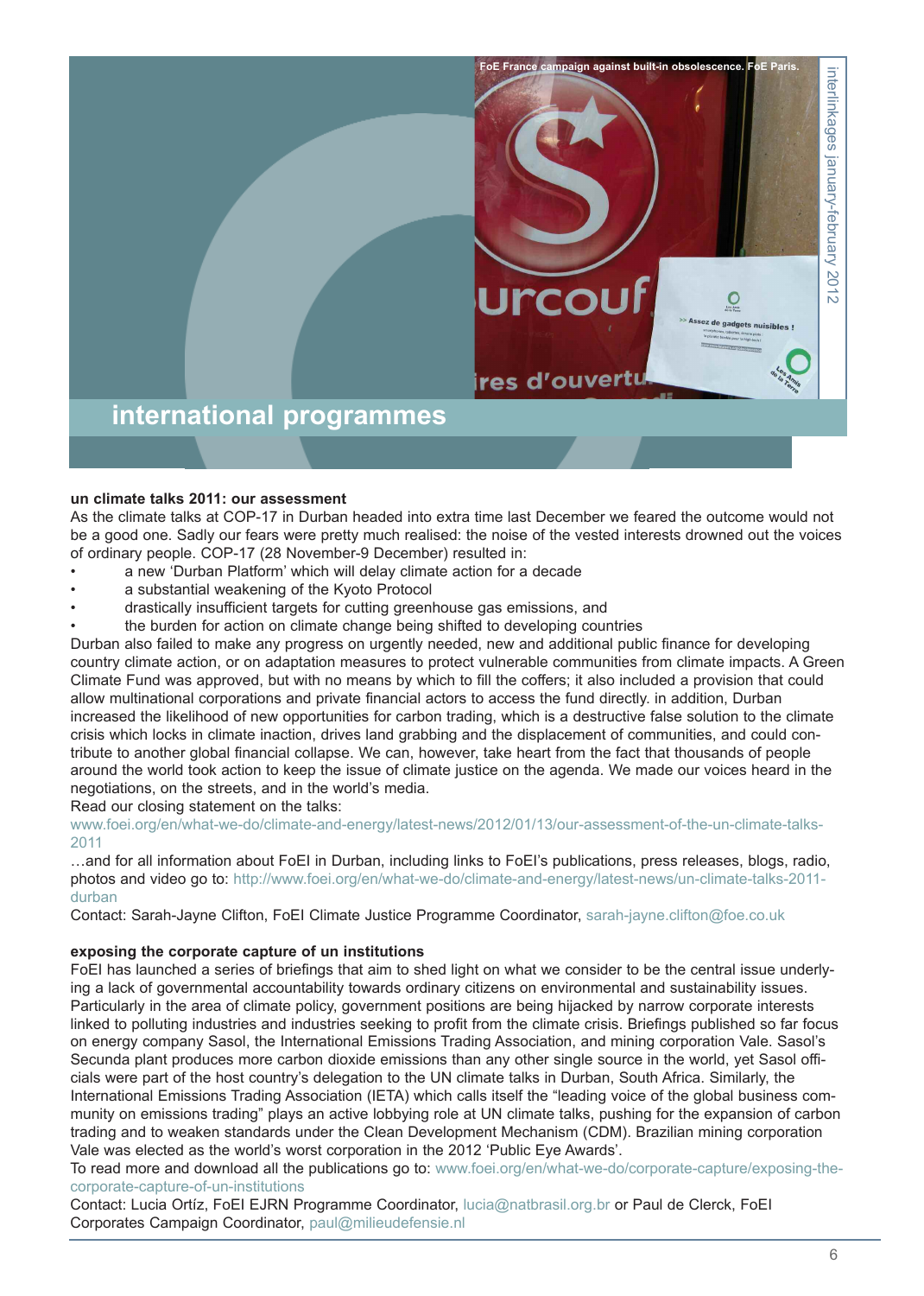## **international campaigns**

#### **foei participates in thematic social forum in brazil**

FoEI programme coordinators and activists including Lucia Ortíz (FoEI EJRN Programme/FoE Brazil), Isaac Rojas (FoEI Forests and Biodiversity Programme/FoE Costa Rica), Martín Drago (FoEI Food Sovereignty Programme/FoE Uruguay) and member group representatives from Brazil, Canada, Colombia, Costa Rica, Finland, France, Guatemala, Paraguay, Sweden and United States participated in the Thematic Social Forum on 'Capitalist Crisis, Social and Environmental Justice' and in civil society preparatory meetings for Rio+20, that took place in Porto Alegre, Brazil, 24-29 January. The Forum was part of the process leading up to the "People's Summit for Social and Environmental Justice, against mercantilization of life and in defense of common goods" that will take place during Rio+20, 15-23 June. The Social Movements' Assembly that took place in parallel to the Forum agreed on steps for dealing with the challenges presented by the forthcoming Rio+20 conference, and its final declaration states that the solutions to the current economic, environmental and climate crises, which are closely linked, are "not to be found within the capitalist system".

To find out more: www.radiomundoreal.fm/Social-movements-in-the-lead-up-to?lang=es For a more detailed report of FoEI's activities at the Thematic Social Forum contact: Lucia Ortíz, FoEI

EJRN Programme Coordinator, lucia@natbrasil.org.br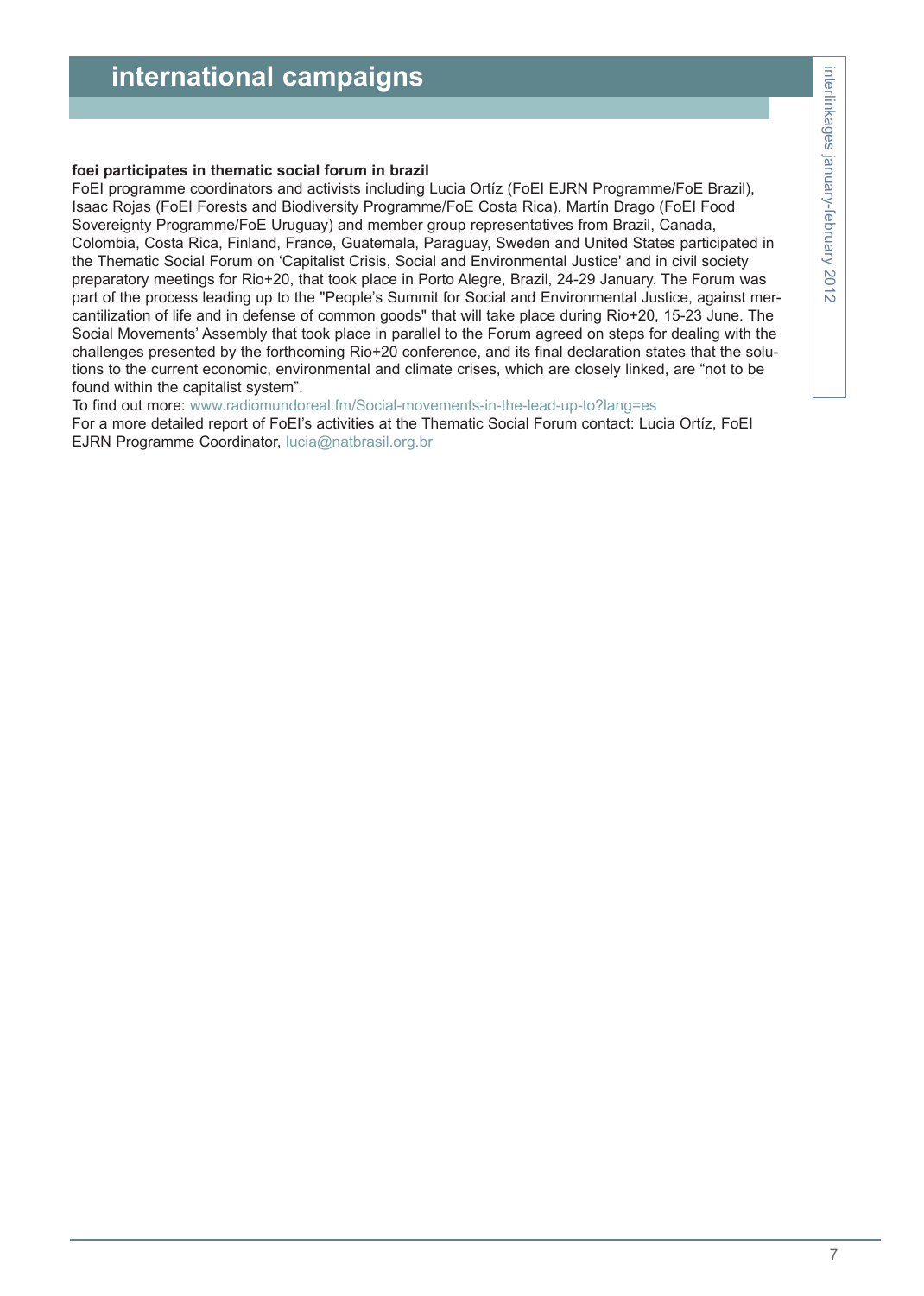

#### **argentina: one family's tragic experience of land grabbing**

On 16 November 2011, Cristian Ferreyra, a member of CCCOPAL MOCASE-Via Campesina, was assassinated. Like others, he had been resisting attempted eviction by entrepreneurs who hire armed thugs to intimidate communities. As part of FoE Argentina's campaign on landgrabbing, and to understand the problems in this region better, they interviewed Cristian's mother who, despite her immense sadness, continues with the resistance. She explained that the bulldozers moved in to San Antonio in 2010, and into neighbouring communities in 2009, but their actions have been halted by the communities, at least for now.

Contact: Eduardo Sánchez, FoE Argentina, educacion@amigos.org.ar

#### **argentina: río de la plata development threatens key wetland**

The Argentinean media is advertising a 620ha luxury development project planned for the outskirts of Buenos Aires, to be funded by transnational corporation Techint. The only 'detail' is that it will disrupt a wetland area that is fundamental to the Río de la Plata area, and home to animals that are unique to Argentina. FoE Argentina is supporting citizens' struggle against this megaproject.

You can find out more and see photos here: http://riberaconurbanosur.blogspot.com/

Contact: Eduardo Sánchez, FoE Argentina, educacion@amigos.org.ar

#### **australia: hasselhoffs to health minister, regulate nano-sunscreens!**

On 18 January, FoE Australia activists dressed up as beach safety icon 'The Hoff' (American actor David Hasselhoff) to bring their concerns about the safety of nano-sunscreens to the office of the new Minister for Health, Tanya Plibersek. Skin safety experts and community groups have long called for new safety testing and labelling of sunscreens produced using nanotechnology. After years of government inaction, Friends of the Earth and the Health Minister's constituents called in The Hoff! The constituents passed on 1,000 postcards signed by people all over the country supporting new safety testing and labelling for nano-sunscreens.

For further information, please check here: http://www.foe.org.au/articles/2012-01-18/hasselhoffs-health-ministerplease-regulate-nano-sunscreens

Contact: Cam Walker, FoE Australia, cam.walker@foe.org.au

#### **australia: magistrate supports gladstone harbour dredge protest in court**

On 9 November 2011, FoE Australia activist Derec Davies boarded and stopped one of the controversial Gladstone Harbour dredges. This gained national media attention and connected the dredging impacts to the Great Barrier Reef and the activities of Queensland's coal seam gas industry. In January, Derec faced a claim for A\$35,000 in damages in Court. But the magistrate stated "The courts are not in the business of closing down genuine protests." He then went on to discuss the merits of Gandhi, and noted the "dead fish in Gladstone" and associated discussion around coal seam gas (CSG) protest in the Scenic Rim Region of Queensland. There was no fine, no conviction, and the damages claim was thrown out. A great outcome!

Full details here: www.foe.org.au/articles/2012-01-19/gladstone-harbour-dredge-protest-%E2%80%93-environmental-activist-challenges-court

In addition, in early 2011, FoE Australia started to track, and then oppose new exploration licence (EL) applications for CSG. As a result of their campaigning, they have been pivotally involved in two companies deciding to walk away from further exploration for CSG, with consequences for six ELs across substantial areas of western Victoria. This was a great start to what could be a long campaign.

You can read more here: www.melbourne.foe.org.au/?q=node/908 Contact: Cam Walker, FoE Australia, cam.walker@foe.org.au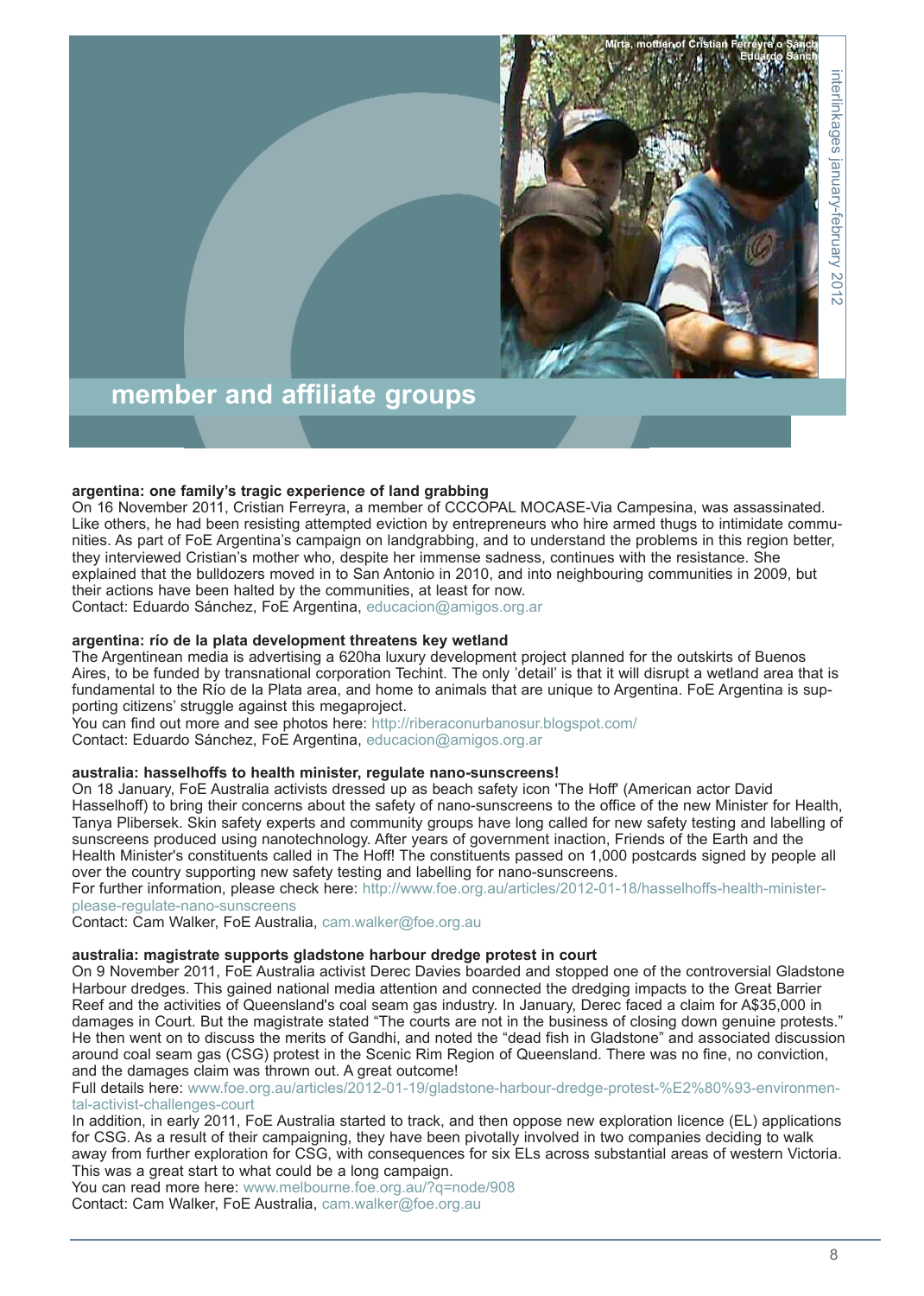## **member & affiliate groups**

#### **colombia: cajamarca communities resist angloashanti**

Hugo Cabieses, ex-vice minister of Peru, exchanged views about the Congo open-pit gold mining project with the communities of Cajamarca, Colombia, 22-23 February. Gold mining transnational corporation AngloAshanti is currently considering open-pit gold mining in Cajamarca, but the communities are strenuously resisting having this extractive model of development imposed upon them. They are fighting for their territorial sovereignty, regardless of national borders.

Read more here: www.biosyecos.com/3edicion.php

Contact: Tatiana Roa, FoE Colombia/CENSAT Agua Viva, coordinacion@censat.org

#### **colombia: 'because life cannot be dammed'**

In response to the violent treatment of fisherfolk and campesinos opposing the El Quimbo hydroelectric project on 14 and 15 February, FoE Colombia/CENSAT Agua Viva is helping to organise days of action between 28 February and 7 March. The organisations, communities and the Living Rivers Movement (Movimiento Ríos Vivos), are united in their solidarity and their continuing support for life - 'Because Life Cannot be Dammed: No to Quimbo' (Porque la Vida no se represa: No al Quimbo').

You can follow the campaign here: http://censat.org/articulos/10025-comunicado/10421-jornada-de-movilizacion-nacional-por-la-defensa-del-territorio-el-rio-magdalena-sus-comunidades Contact: Tatiana Roa, FoE Colombia, coordinacion@censat.org

**croatia: victory on the golf courses!**

FoE Croatia has been celebrating the abolition of the unconstitutional Golf Course Act that gave a green light to investors in golf courses and discriminated against local residents and landowners. The official explanation of why the law should be abolished used the same argument that FoE Croatia/Zelena Akcija Croatia has been using for years: that the law does not prevent abuses in the granting of permits, and fails to ensure environmental protection during the construction of golf courses.

To read more: http://zelena-akcija.hr/en/programmes/biodiversity/activities/scandalous\_law\_on\_golf\_courses\_is\_no\_longer\_in\_force\_as\_of\_today\_24\_11\_2011

Contact: Jagoda Munic, FoE Croatia, jagoda@zelena-akcija.hr

#### **czech republic: next step towards climate bill**

After many weeks of long and hard negotiations, the third party in the governing coalition (from a total of four) announced their support for FoE Czech Republic/Hnuti Duha's proposal for a climate bill. This is very good news because this party together with the Social Democrats (currently in opposition) are hot candidates to create the next Czech government, in 2014 or earlier.

Contact: Martin Mikeska, FoE Czech Republic, martin.mikeska@hnutiduha.cz

#### **czech republic: dramatic advertising campaign attracts media**

FoE Czech Republic/Hnuti Duha have launched an advertising campaign with over 130 advertisements in public transport areas in Prague. Big posters depict the top three politicians as they might look in the year 2030, making their apologies for not having cut dependence on oil imports (the Prime Minister), not having cut energy bills (leader of the Social Democrats) and not having developed a modern and efficient economy (Deputy Prime Minister/Minister of Finances). The posters got an amazing amount of media coverage, which the group linked to a letter-writing action on their website. The only downside was some caution on the part of the 'third party' mentioned above, who did not want to be perceived as immediately reacting to such an advertising campaign and therefore amended their position somewhat. But overall it was a useful tactic that means FoE Czech Republic can keep briefing media about long-term negotiations. Contact: Martin Mikeska, FoE Czech Republic, martin.mikeska@hnutiduha.cz

#### **el salvador: raising the alarm about toxic imports**

FoE El Salvador/CESTA has raised the alarm about recent proposals, stemming from the Regional Centre of the Basel Convention for Central America and Mexico and calling for El Salvador to import toxic materials such as persistent organic pollutants and incinerate them. FoE El Salvador argues that the import of toxic waste from other Central American countries is illegal under El Salvador's laws, unless those materials are going to be recycled.

To read more: www.laprensagrafica.com/el-salvador/lodeldia/247103-analizan-plan-regional-paratoxicos.html and

www.diariocolatino.com/es/20120102/nacionales/98920/CESTA-advierte-sobre-incineraci%C3%B3n-demateriales-t%C3%B3xicos-en-el-pa%C3%ADs.htm

Contact: Ana María Vásquez, FoE El Salvador/CESTA, comunicaciones@cesta-foe.org.sv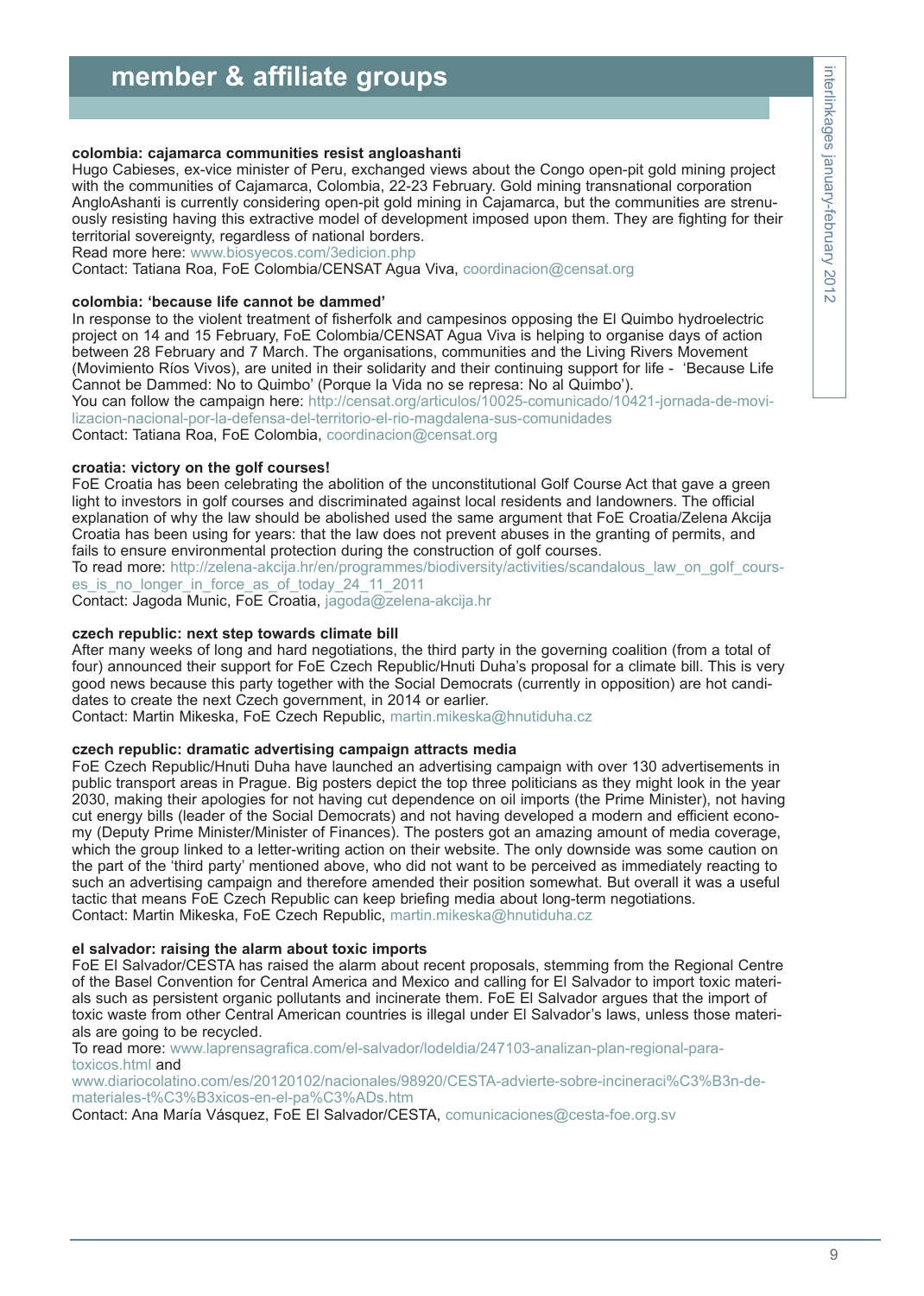#### **el salvador: biosafety law essential**

FoE El Salvador/CESTA is also calling for a biosafety law to protect the health of El Salvador's people and soils, following the Association of Agricultural Providers' call to "promote and democratize" biotechnology ostensibly in order to promote the food security of the population. El Salvador should apply the precautionary principle in accordance with the Cartagena Protocol, which El Salvador has been a member of since 2003. There is growing alarm about the potential use of biotechnology in the country, especially transgenic seeds. To read more:

www.contrapunto.com.sv/ambiente/nota-piden-ley-de-bioseguridad

www.diariocolatino.com/es/20120220/nacionales/100564/Semilla--transg%C3%A9nica--atenta-contra-lacalidad-de-vida-de-los-salvadore%C3%B1os.htm

Contact: Ana María Vásquez, FoE El Salvador, comunicaciones@cesta-foe.org.sv

#### **europe: organic farming dwarves gm crops, gm giant quits**

It's good news from Europe, as Germany-based company BASF decided to halt the development and commercialisation of genetically modified (GM) crops in the continent. FoE Europe's figures show that GM cultivation remains deeply unpopular in Europe, with the area of GM crops remaining at 0.1% of all arable land in 2011, whilst organic farming accounted for 3.7%.

Read more: www.foei.org/en/what-we-do/food-sovereignty/latest-news/gm-giant-basf-leaves-europe Or download FoE Europe's factsheet on organic farming:

www.foeeurope.org/GMOs/FoEE\_factsheet\_organic\_farming\_dwarves\_GM\_Feb2012.pdf Contact: Mute Schimpf, FoE Europe, mute.schimpf@foeeurope.org

#### **europe: stalemate on tar sands vote under fuel quality directive**

On 23 February representatives from European governments met to vote on plans to keep tar sands out of Europe, but intense pressure from Canada and the oil industry brought about a stalemate, according to FoE Europe. Abstentions and rejections from a number of European governments mean the final decision will be taken by the Environment Council in June. Although this is a further delay it holds open an opportunity for a more responsible decision by environment ministers in June.

You can read more here: www.foeeurope.org/press/2012/Feb23\_Stalemate\_on\_tar\_sands.html Contact: Darek Urbaniak, FoE Europe, darek.urbaniak@foeeurope.org

#### **france: make built-in obsolescence a thing of the past!**

FoE France have been mobilising in several French cities, denouncing the built-in obsolescence of hightech products. The environmental and social impacts of high-tech products are neglected when it comes to corporate marketing strategies, and FoE France's activists have been campaigning for companies to extend the 'life expectancy' of products, for products to be repaired rather than thrown away, and for unwanted high-tech goods to be donated to NGOs.

To read more: www.amisdelaterre.org/obsolescence.html

Contact: Camille Lecomte, FoE France, camille.lecomte@amisdelaterre.org

#### **france: 'made without gmos'**

The fourth gathering of 'Made without GMOs' ('Faites sans OGM') took place in Vaucluse, in the south of France, 10-12 February, bringing committed people from various parts of the world together to consider one urgent priority: food sovereignty. We struggle against the same challenges in different parts of the world, but together we can preserve biodiversity, and build a free world in which man does not consume all the ecological space.

To read more: www.amisdelaterre.org/Les-Amis-de-la-Terre-Vaucluse-a-la.html Contact: Bénédicte Bonzi, FoE France, bndictebonzi@yahoo.fr

#### **france: success, sime darby palm oil mill plans 'postponed'**

FoE France's vegetable oil campaign has targeted the proposed palm oil mill project that Malaysia-based Sime Darby was planning to build in the south of France. If built this mill would link plantations in countries such as Liberia and Cameroon to the European market. FoE France supported the creation of a local collective of citizens, which eventually succeeded in destabilising the project: in December the company announced that the project had been officially 'postponed'. But FoE France will keep monitoring the situation in case Sime Darby comes back with any similar plans for mills along the Mediterranean coast. FoE France and FoE Liberia have also worked closely together, allowing a French journalist commissioned by FoE France to investigate carbon scams and the impacts of palm oil plantations on people. Their report and video are due to be released in March 2012.

Contact: Sylvain Angerand, FoE France, sylvain.angerand@amisdelaterre.org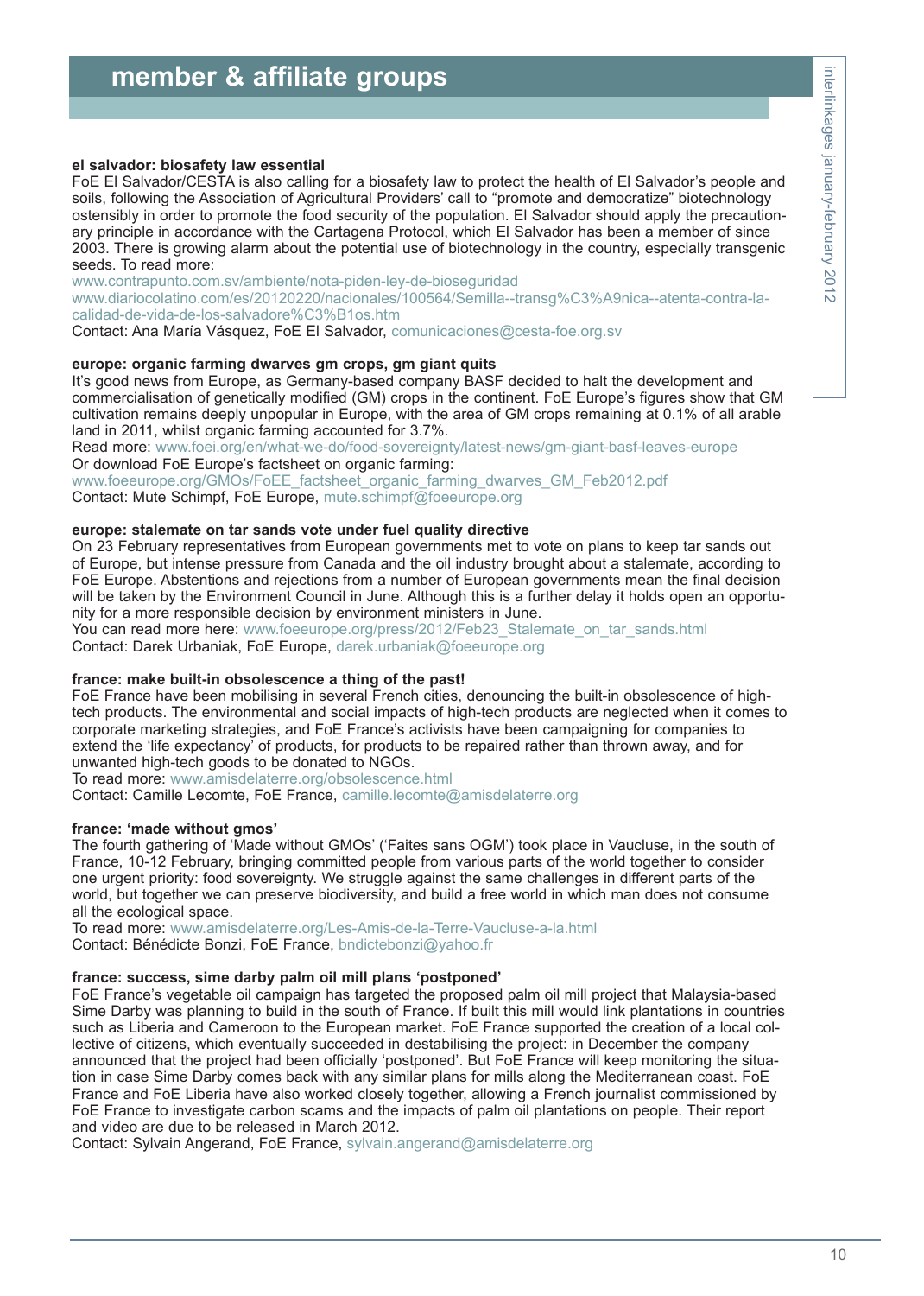#### **nigeria: fuel subsidy removal will punish the poor**

FoE Nigeria described the Nigerian government's decision to scrap the so-called fuel subsidies that enable poorer people to afford fuel as scandalous. The decision, which came into force on New Year's Day, shows a government that would rather punish the poor than confront the cabal they say exists in the petroleum sector, or displease the International Monetary Fund (IMF), the World Bank or other international agencies. FoE Nigeria is calling for an immediate reversal of the policy.

To find out more: http://thewillnigeria.com/general/11555-Reactions-Trail-Subsidy-Removal-ERA-Rejects-Petrol-Price-Hike.html

To read Nnimmo's blog on oil politics: http://nnimmo.blogspot.com/view/classic Contact: Nnimmo Bassey, FoE Nigeria, nnimmo@eraction.org

#### **south korea: new leadership elected**

FoE Korea/KFEM held an election to select its new leadership on 28 January. Hyeongcheol Yeom was elected as Secretary General and Jaeyeon Jang, Sijae I and Yeongseon Ji were chosen as co-representatives. The Secretary General participated in the 42 day sit-in at the Ipo Dam in Yeoju in 2010, to try to stop the construction of the 4-River project by the Korean government. The new leadership has a threeyear term.

Contact: Hyunji Kim, FoE Korea/KFEM, arqus@kfem.or.kr

#### **south korea / bangladesh: collaborating on climate change**

Gwangju KFEM (FoE South Korea-Gwangju) gave US\$5,000 to FoE Bangladesh/Bangladesh Environmental Lawyers Association (BELA) to support their project on "Building the Adaptation Capacity of Local Service Providers and Communities in Climate Threatened Coastal Area". The project aimed to create awareness about the climate change threats faced by communities and local government agencies (service providers) in selected coastal areas namely Shemnagar (in the Satkhira district) and Koira Upazila (in the Khulna district). These areas are having to deal with an increased risk of being hit by natural disasters and are faced with a scarcity of food and potable water. Workshops for community people were held in November 2011, along with training workshops for local government agencies. Gwangju KFEM mobilised the project fund through an art fair and donations from its members for this specific purpose. This is a good opportunity to empower local people in Bangladesh to adapt to climate change and to enhance mutual collaboration between Gwangju KFEM and FoE Bangladesh. Gwangju KFEM is also open to collaboration with other FoEI groups to overcome the environmental issues that we face. Contact: Lee, Kyoung Hee, Gwangju KFEM, reekh@kfem.or.kr or Taslima Islam, FoE Bangladesh, tislam73@yahoo.com

#### **togo: strengthening fish farmers' capacity**

With support from the UN's CC DARE programme (Climate Change and Development – Adapting by REducing vulnerability) FoE-Togo held two workshops to strengthen the capacities of leaders from the fish farmers, and civil society organisations working with them at the grassroots level. The workshops took place on 9 and 10 February, in Kara and Atakpame.

You can find out more here: www.amiterre.tg, and about the CC DARE initiative here: http://ccdare.org/ Contact: Kwami Dodzi Kpondzo, FoE Togo, kwadodzi@yahoo.fr

#### **togo: establishing 'publish what you pay' coalition**

As part of the process of establishing the Publish What You Pay (PWYP) Coalition in Togo, the Coordination of PWYP-Africa Region and FoE Togo held a capacity building workshop on the mission of PWYP in Togo, on 17 January.

You can read more here: www.amiterre.tg

Find out about the Publish What You Pay campaign, which focuses on transparency in the extractive sector, here: www.publishwhatyoupay.org/

Contact: Kwami Dodzi Kpondzo, FoE Togo, kwadodzi@yahoo.fr

#### **united states: obama u-turn over keystone xl**

Although the Obama administration rejected the permit for the Keystone XL tar sands oil pipeline in January, TransCanada is attempting to circumvent this decision by splitting the project into two segments to be reviewed through separate regulatory processes. In an alarming about-face, the Obama administration has welcomed the announcement, stating that it will take every step to expedite the federal permitting process. The campaign to stop Keystone XL most definitely continues!

Follow FoE US's dirty fuels campaign on Twitter: @foe\_dirtyfuels Contact: Kim Huynh, FoE US, khuynh@foe.org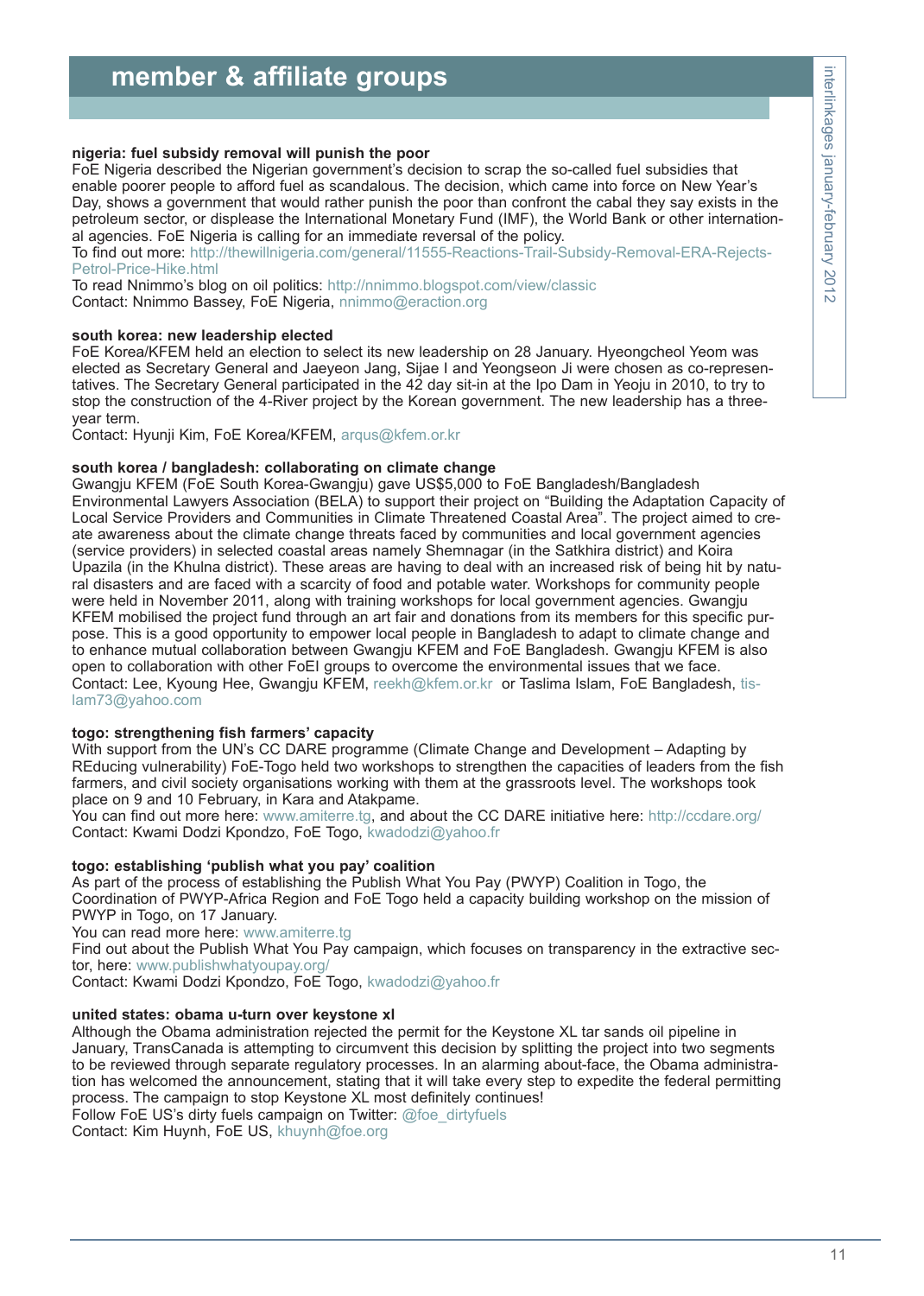

#### **announcing bgm and excom dates for 2012**

FoEI's next Biannual General Meeting will take place in El Salvador. The preconference will be held on 31 October-1 November, and the BGM itself will take place 2-8 November. FoEI ExCom meetings will be held in Amsterdam (6-9 March), Rio de Janeiro (15-18 June) and just before the BGM (29-20 October).

#### **don't forget to send in your financial accounts**

Please don't forget that all FoEI groups need to submit their financial accounts for the year 2010 by 31 March 2012. Please remember that this is an obligation for each of our members. This is what the FoEI by-laws state: "Every member organization must send a copy of its annual financial report from two years ago, before March 31st of each year. If a group does not work with a national annual report (e.g. a federation without its own resources), the ExCom must take a decision on the amount of annual subscription." The membership dues for 2012 must be paid by 1 May 2012.

If you have questions about the calculation of the fees, or to request a form for calculating them (in excel), please contact Wieke Wagenaar, FoEI IS, finance@foei.org or Grace Nijbroek grace@foei.org. If you are sending in your accounts please send to both of these addresses.

#### **introducing foei's new communications coordinator**

As of January 2012, Maarten van den Berg is FoEI's Communications Coordinator. A political scientist by training (University of Amsterdam, York University, Canada), Maarten has developed and directed communication and knowledge management strategies for a variety of organisations, most recently as Head of Knowledge and Communication of the Netherlands Institute for Multiparty Democracy. After work, Maarten loves to cook and shares in the care of his son, Titus. Welcome, Maarten!

Maarten can be reached at maarten@foei.org, Skype: foei\_maarten

#### **david hirsch appointed as foei's new international co-ordinator**

Next month David Hirsch will be starting as FoEI's new International Coordinator. Dave is coming from FoE US, where he has worked since 1996. Starting as an intern he held several policy and management positions in the organisation and eventually became Managing Director of FoE US. In this position Dave represented FoE US at the 2010 BGM in Malaysia. Shortly after that he became a member of FoEI's Executive Committee. Dave says: "I'm extremely excited about joining FoEI. During my time at FoE-US, I've been fortunate to have met and worked with many amazing and inspiring people from across FoEI's regions. I look forward to getting to know and understand our member groups better and to learn about the challenges they face and the victories they've achieved." Congratulations, Dave!

You can contact Dave directly at: DHirsch@foe.org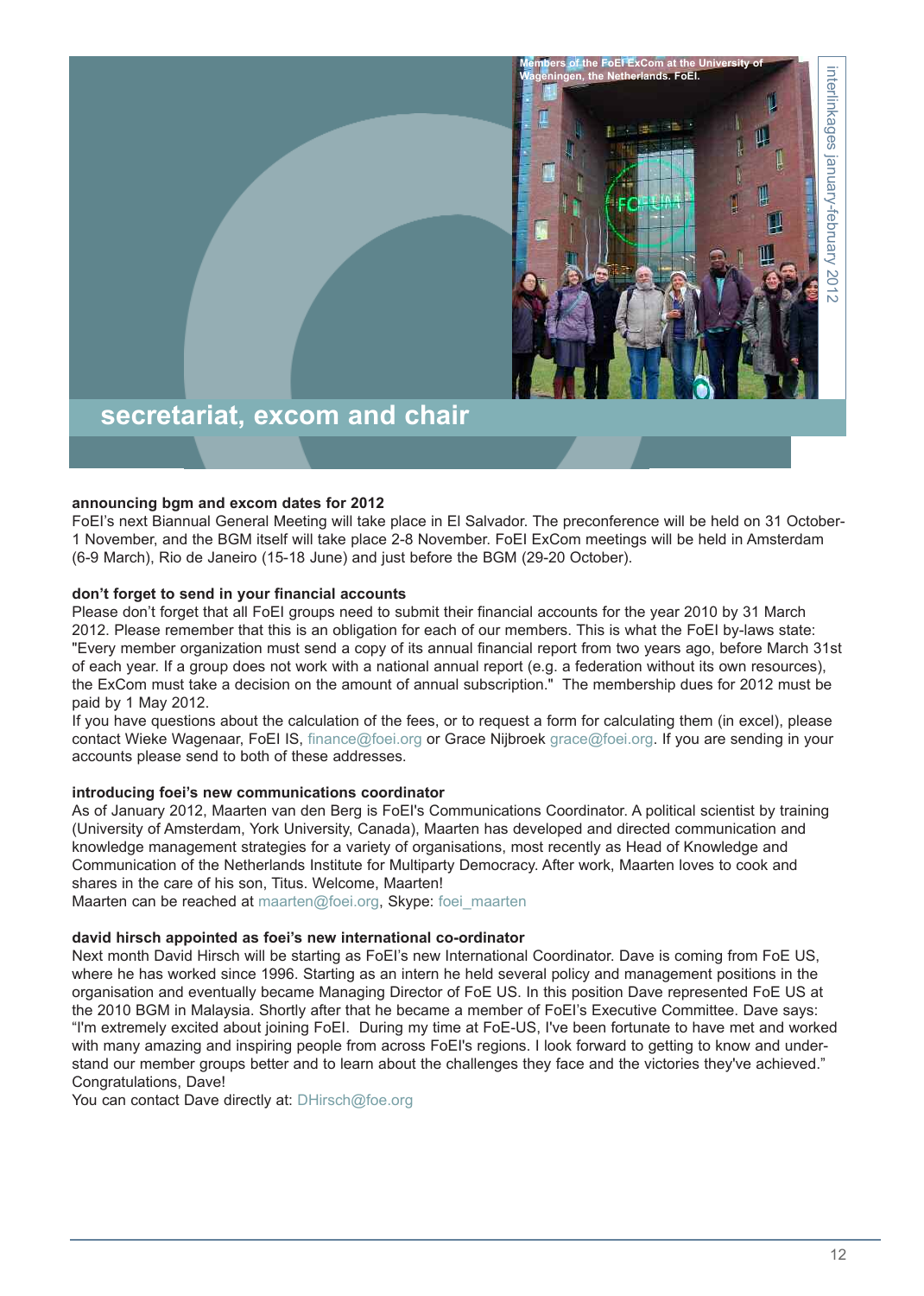#### **goodbye from phil!**

After three and a half years with FoEI as Website Coordinator, Phil has decided that the time has come for him and his family to relocate to the UK (in April), so that his young son can grow up closer to his grandparents and cousins. He says that FoEI has changed his life and the way he views the world, and that he has learned a huge amount about the struggle for environmental justice and community-based solutions. All of which he plans to put to good use back in the UK, where he will be working with the Environment Agency. Good luck, Phil!

If you want to contact Phil directly, you can do so on Facebook or at philmarklee@gmail.com

#### **excom members speak at wageningen university**

On 5 March three members of the ExCom spoke at an event at the University of Wageningen,

Netherlands, on Shell, seeds and saving the planet. The talk was part of a series organised by Otherwise, an organisation linked to the university that works on social justice and international development issues. Nnimmo Bassey (FoEI Chair/FoE Nigeria), spoke about the impact of Shell in the Niger Delta in his presentation 'A Shell-shocked nation'. Nnimmo also talked about the double standards of oil companies operating in Nigeria compared to places like the Gulf of Mexico in the US. Karin Nansen (FoE Uruguay) talked about the seed-sharing network in Uruguay that FoE Uruguay and the Organic Farmers Union set up in 2004. Finally Ricardo Navarro (FoE El Salvador) gave a powerful introduction to climate change highlighting its effects in El Salvador and beyond. He spoke of the work his group is doing with local communities to adapt to climate change. However, his main message was that, whilst technology can help, it is the economic system that needs to change. "Fixing things at the edges is like going from the lower deck to the upper deck on the Titanic. It will give you some time but the ship is still going down" he said to laughter and applause.

For more information contact: Maarten van den Berg, FoEI's Communications Coordinator, maarten@foei.org

#### **seeking new members of communications integration team (cit)**

The CIT still needs new members from the Africa and APAC regions. Are you a communicator who would like to get more involved on an international level? Please do get in touch at comms@foei.org if you are keen to get involved in terms of representing your region and supporting the federation's communications.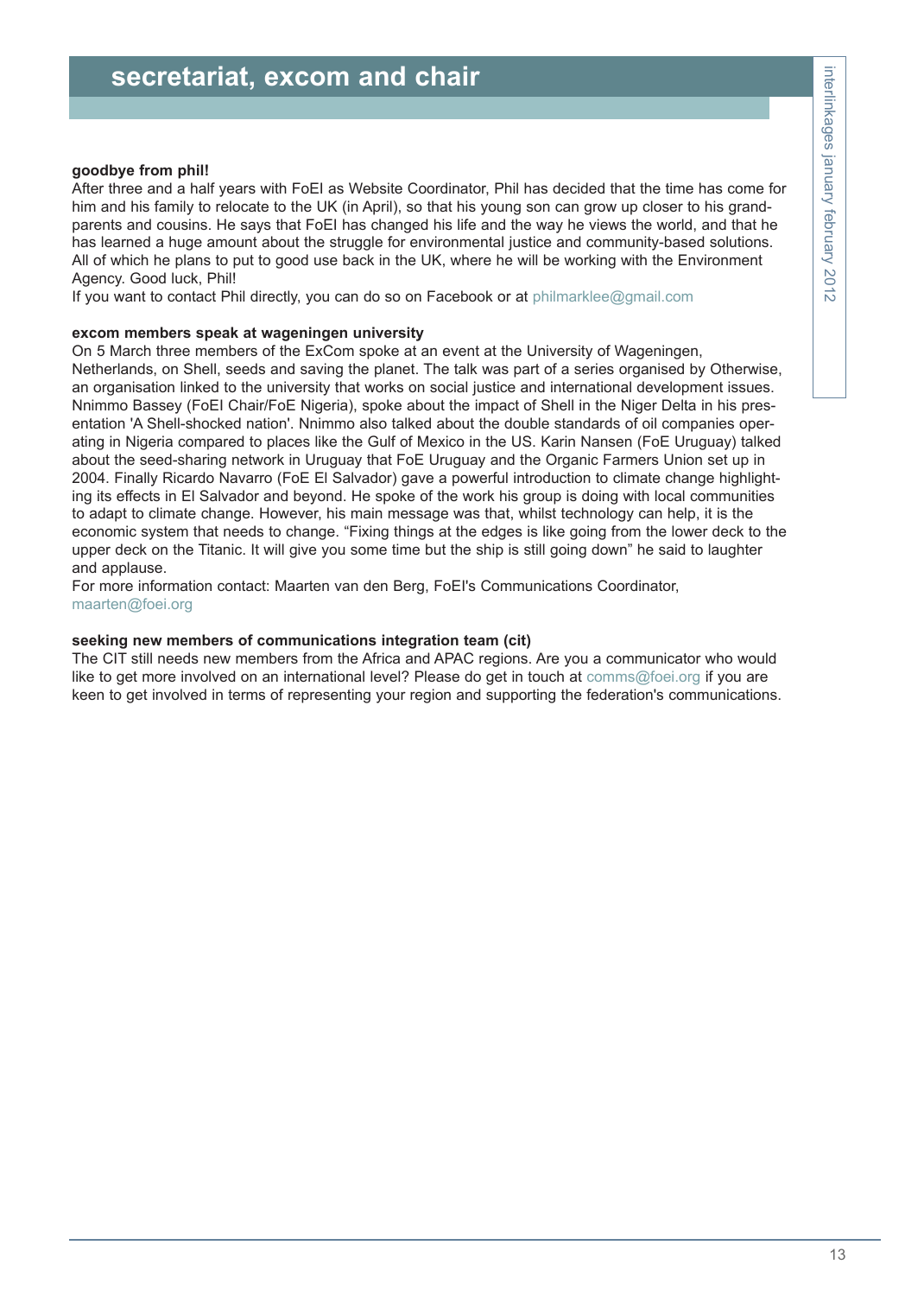

Here's an update on FoEI's recent publications, including those published towards the end of 2011:

#### **memory, truth and justice for heroes**

Published in November 2011, this publication brings together stories from Africa, North America, Latin America, Asia Pacific, Central Asia and Eastern Europe, highlighting the heroism of those who have been killed and those whose rights had been violated, as well as those who are presently being oppressed because of their resistance to mining, oil and gas projects around the world.

Download: www.foei.org/en/resources/publications/pdfs/2011/memory-truth-and-justice-for-heroes/view

#### **our climate, our say**

This community briefing on climate change was published in December 2011 and is available for download: In English: www.foei.org/en/resources/publications/pdfs/2011/our-climate-our-say/view And in Zulu: www.foei.org/en/resources/publications/pdfs/2011/our-climate-our-say-zulu/view

#### **our climate is not for sale / changing the system not the climate**

These two documents were also published ahead of COP-17 in Durban, detailing the threat of carbon market expansion at COP-17 and calling for systemic change and climate justice

Our climate is not for sale: www.foei.org/en/resources/publications/pdfs/2011/our-climate-is-not-for-sale-say-no-tocarbon-trading-expansion-at-cop-17/view

Changing the system not the climate: www.foei.org/en/resources/publications/pdfs/2011/briefing-changing-the-system-not-the-climate/view

#### **in the redd: australia's carbon offset project in central kalimantan**

Published in December 2011, this report was researched by campaigners in FoE Australia who visited Indonesia to examine the Kalimantan Forests and Climate Partnership, the world's first large scale REDD pilot project that was set up between Australia and Indonesia.

www.foei.org/en/resources/publications/pdfs/2011/in-the-redd-australias-carbon-offset-project-in-central-kalimantan/view

#### **'how corporations rule' series**

Also launched in December 2011, this series of briefings aims to help shed light on the central issue underlying a lack of governmental accountability toward ordinary citizens on environmental and sustainability issues. In the area of climate policy and beyond, governmental positions have been increasingly hijacked by narrow corporate interests linked to polluting industries and industries seeking to profit from the climate crisis. You can download the following documents:

'How Corporations Rule: Introduction' www.foei.org/en/resources/publications/pdfs/2011/sasol-report/view 'How Corporations Rule 1: Sasol and South Africa's Climate Policy',

www.foei.org/en/resources/publications/pdfs/2011/how-corporations-rule-sasol-and-south-africas-climate-policy/view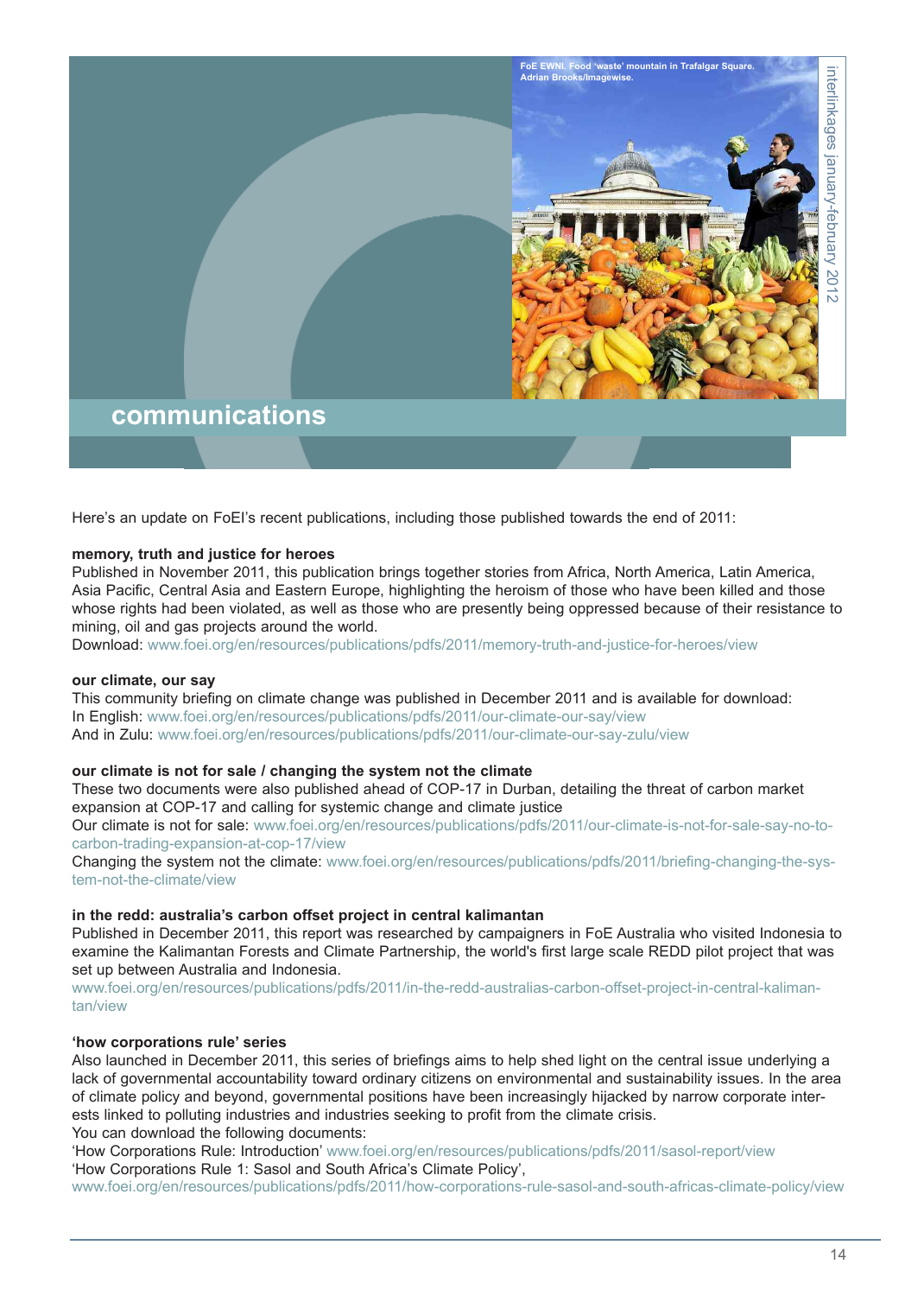'How Corporations Rule 2: IETA lobby group ignores carbon market flaws' www.foei.org/en/resources/publications/pdfs/2011/how-corporations-rule-ieta-lobby-group-ignores-carbon-market-flaws/view 'How Corporations Rule 3: Vale'

www.foei.org/en/resources/publications/pdfs/2012/how-corporations-rule-vale/view

#### **brand new website for foe europe and european groups**

FoE Europe's new site is a place to keep up-to-date with news from FoEE's campaigns in Brussels and a platform where all FoE Europe groups can share news, successes and campaign developments. Young FoE Europe also have a new site: www.youngfoee.org, which celebrates who they are, what they do and why they do it. FoEE would really appreciate it if you would help them promote the new sites by sharing them with your friends, supporters, and networks. They would also like to say a massive THANK YOU to everyone who has helped with FoEE's new website project, especially Gina in Hungary, Job in Netherlands, Martin in Malta, Marci in Hungary, Chris in the UK, and Phil at FoEI.

Friends of the Earth Europe's new website is now online at www.foeeurope.org

If you have comments you can leave them on FoEE's Facebook page:

http://www.facebook.com/FoEEurope

If you spot anything that ought to be changed then please send this feedback direct to: francesca.gater@foeeurope.org

#### **foe europe: banks fuelling food price volatility and hunger**

A new report from FoE Europe shows that European banks, pension funds and insurance companies are increasing global hunger and poverty by speculating on food prices and financing land grabs in poorer countries. The report analyses the activities of 29 European banks, pension funds and insurance companies, and calls on financial institutions to investigate, publish and reduce their involvement in food speculation and investments and land grabs. Download 'Farming Money: how European banks and private finance profit from food speculation and land grabs' here:

www.foei.org/en/what-we-do/food-sovereignty/latest-news/european-banks-fuelling-food-price-volatilityand-hunger

or here:

www.foeeurope.org/publications/2012/Farming\_money\_FoEE\_Jan2012.pdf

Contact: Daniel Pentzlin, FoE Europe Sustainable Finance Campaigner, daniel.pentzlin@foeeurope.org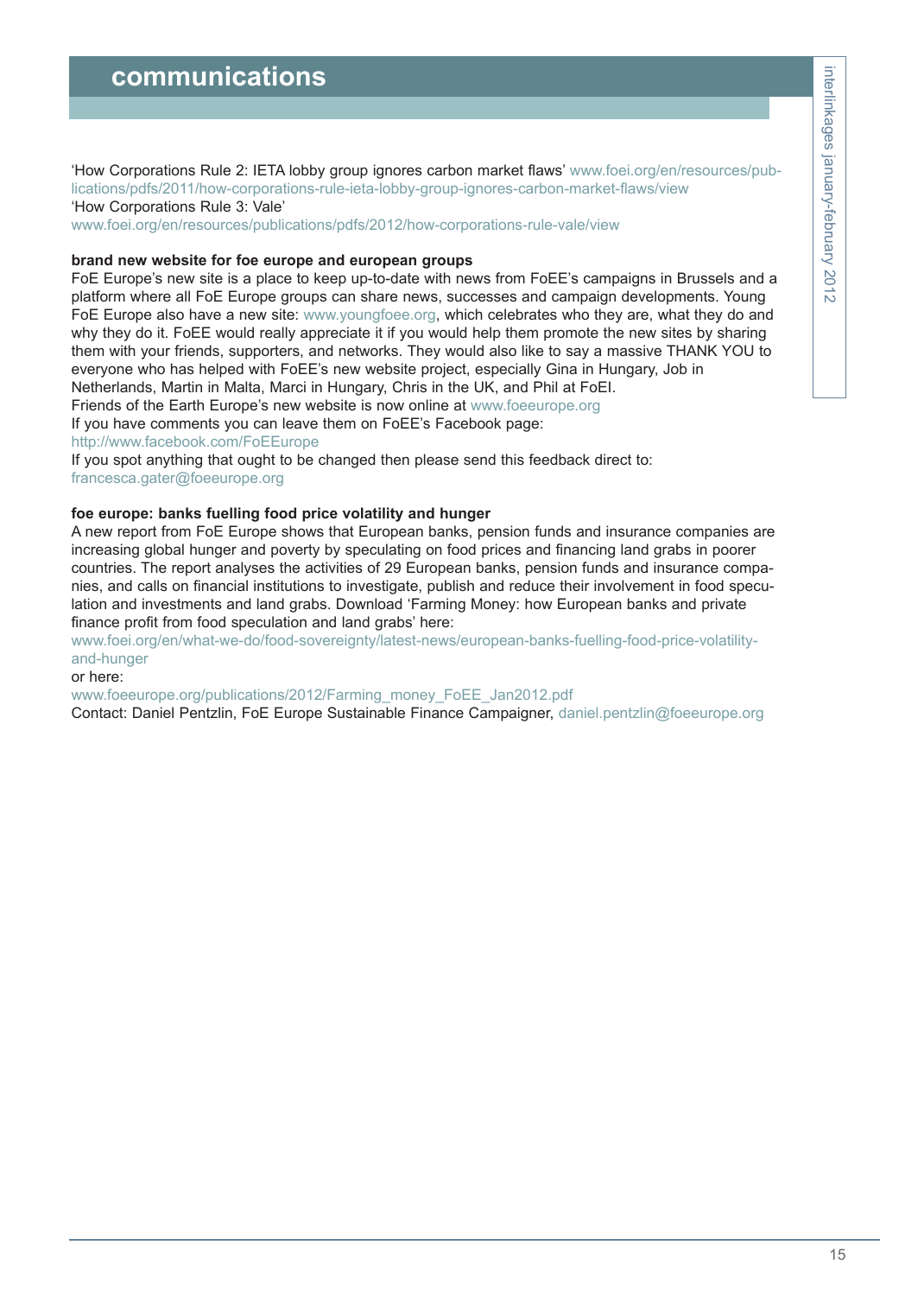

#### **seeking a new web and communications editor at the is**

The International Secretariat is seeking a new Web and Communications Editor to work with FoEI members around the world to effectively implement FoEI's online communications and social media strategy. The successful candidate will have at least three years' experience in online communications, multimedia publishing tools and social media, and international campaign work. They also need to have excellent English writing and editing skills, and ideally be fluent in Spanish. FoEI is looking for a flexible, stress-resistant, creative and proactive individual who can motivate others with their enthusiasm! The position is open to anyone who has an EU work permit. For more details go to: www.foei.org/en/get-involved/vacancies

Please send your letter and CV to Wieke Wagenaar at finance@foei.org before 9am central European Time on 19 March 2012. Interviews will be held on 27 March.

#### **farewell to giselda castro**

We are sad to report that Giselda Castro, the founder of FoE Brazil and Magda Renner's long-time partner in environmental struggles and pioneering the ecological movement in Brazil, has passed away aged 89. FoE Brazil especially want to express their thanks for her courage and inspiration. Contact: Lucia Ortíz, FoE Brazil, lucia@natbrasil.org.br

#### **welcome to foe france's new director**

Welcome to FoE France's new Director, Valérie Collin, who joined FoE France on 6 February. Valérie was previously Director of Planète Science, a popular education organisation. Although the challenges are big, her motivation and drive will give FoE France a lot of energy! You will probably meet her at upcoming European and international meetings, but in the meantime you can contact her here: coordination@amisdelaterre.org or by phone: +33 1 48 51 18 91.

#### **to cook a continent: discounted copies available for foe groups**

FoEI member groups can buy copies of Nnimmo's book 'To Cook a Continent' for just €10 plus postage (also available free to African NGOs with limited funds). Nnimmo examines the oil industry in Africa, probes the roots of global warming, warns of its insidious impacts and explores 'false solutions'. He demonstrates that the issues around natural resource exploitation, corporate profiteering and climate change must be considered together if we are to save ourselves. Nnimmo suggests how Africa can overcome the crises of environment and global warming. More information about the book can be found here:

www.fahamubooks.org/book/?GCOI=90638100628980

Those who would like to purchase copies should contact pauline@foei.org, postage rates are €1.50 in the Netherlands, €2.50 in Europe, and €2.85 to the rest of the world.

If you are an African NGO requesting a complimentary copy please contact info@pambazukapress.org directly.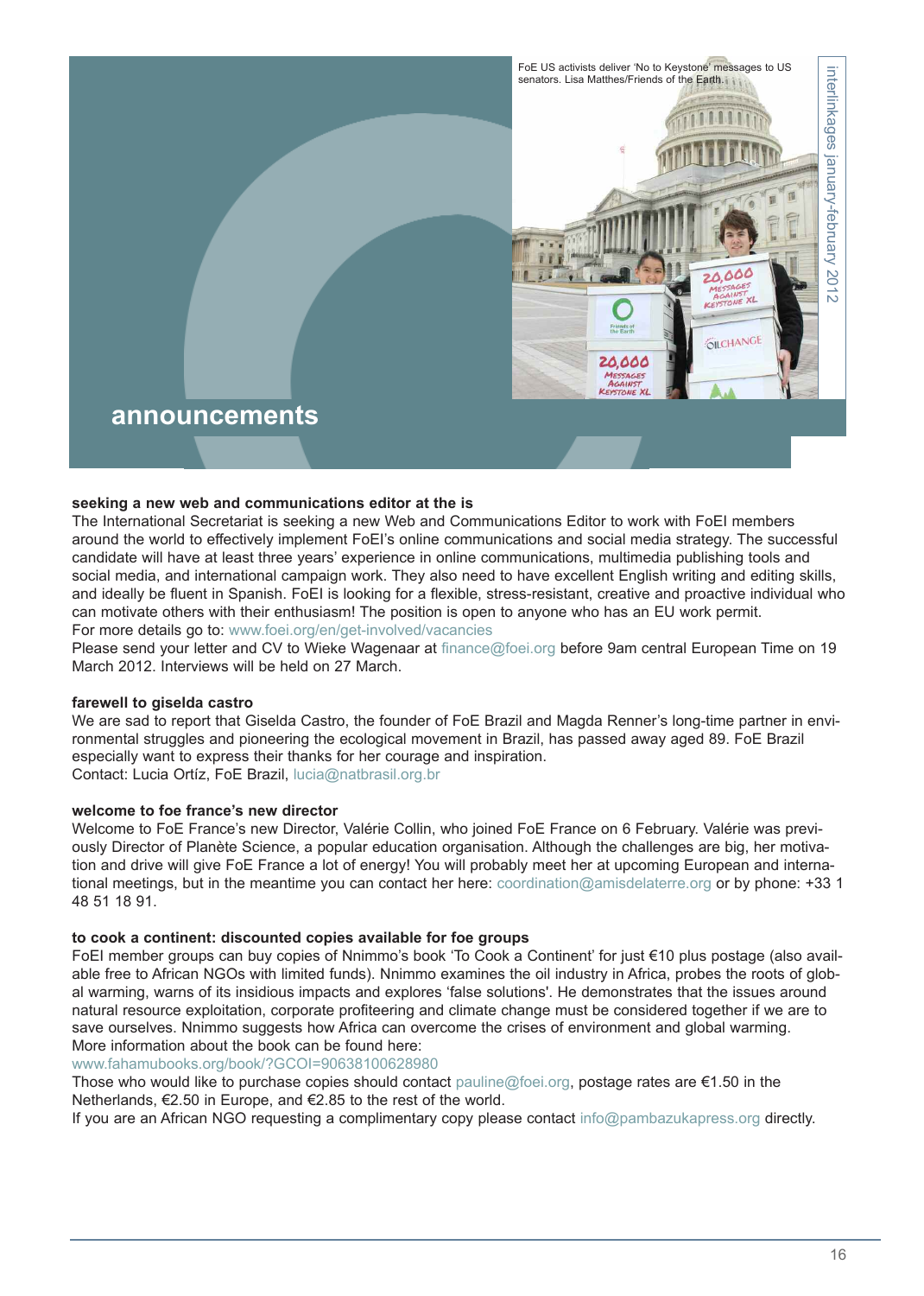#### **argentina: notification of new governing council**

FoE Argentina has formally renewed its Governing Council:

President: Natalia Paola Salvático, nataliasalvatico@amigos.org.ar / agua@amigos.org.ar

Secretary: Laura Soledad Tentori, lauratentori@amigos.org.ar

Treasurer: Eduardo Manuel Sánchez, eduardosanches@amigos.org.ar / educacion@amigos.org.ar Member: Laura Iñón, laurainon@amigos.org.ar

Member: Gonzalo Hernán Daprá, gonzalodapra@amigos.org.ar / difusión@amigos.org.ar They hope for success in this new era of great challenges!

g es january-february 2 012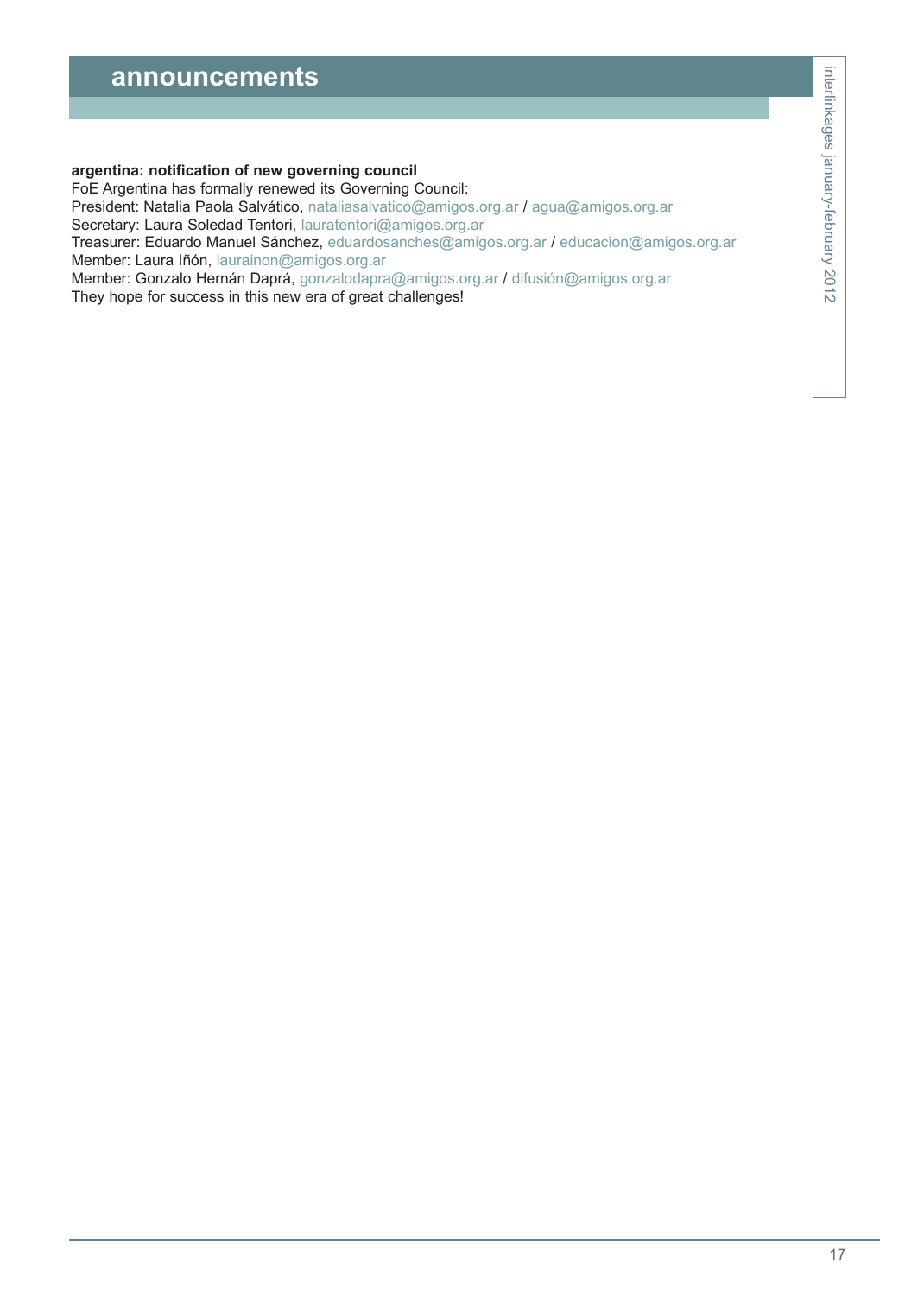#### **brazilian mining company vale wins world's worst corporation award**

Brazilian corporation Vale was elected as the world's worst corporation in the 2012 'Public Eye Awards', by popular vote. These awards are held every year to coincide with the World Economic Forum held in Davos, Switzerland, which is attended by world leaders.

More than 88,000 people voted and Vale got more than 25,000 votes. The Brazilian company won the 'popular' award while the 'global' award (voted by an internal experts panel) was given to British giant bank Barclays. The other competitors were Japanese electricity company Tepco, accused of the Fukushima nuclear disaster, South Korean electronics corporation Samsung, Swiss agrifood corporation Syngenta and US mining corporation Freeport McMoran.

Read more: www.publiceye.ch/en/ranking/

And here, in English: www.radiomundoreal.fm/Coming-up-to-the-surface?lang=es And in Spanish: www.radiomundoreal.fm/Salimos-de-la-sombra?lang=es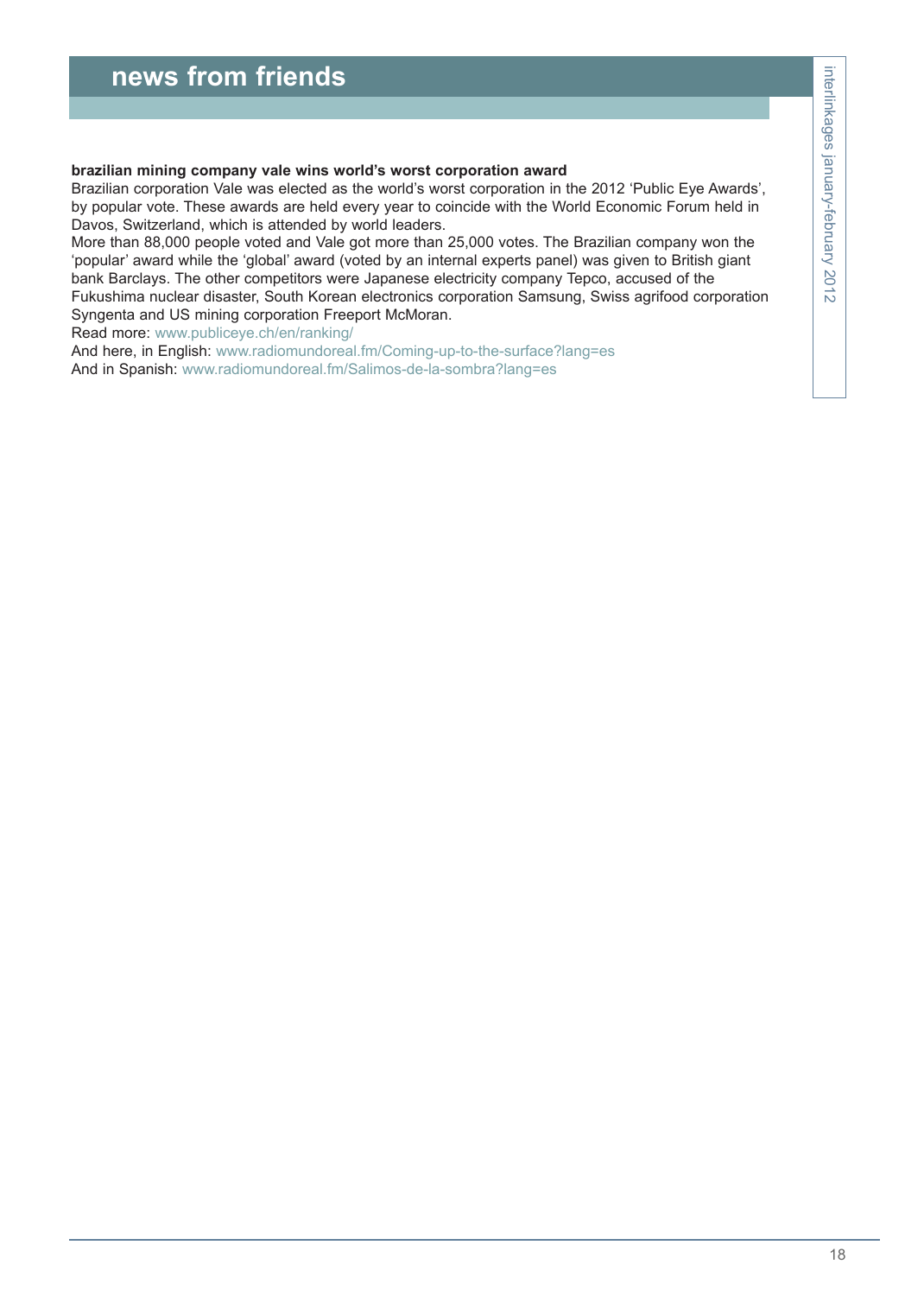## **calendar** interline and interline and interline and interline and interline and interline and interline and in<br>The contract of the contract of the contract of the contract of the contract of the contract of the contract

#### **March**

**6-9 March** FoEI ExCom Amsterdam

#### **June**

**15-18 June** FoEI ExCom Rio de Janeiro

#### **15-23 June**

'Peoples Summit for Social and Environmental Justice against the Mercantilization of Life and Nature and in Defense of the Commons' Rio de Janeiro

**20-22 June** Rio+20 Rio de Janeiro

**24-27 June** FoEI cross-programme meeting Rio de Janeiro

#### **October**

**29-20 October** FoEI ExCom meeting El Salvador

**31 October - November** FoEI BGM Pre-Conference El Salvador

**2-8 Novembe**r FoEI BGM El Salvador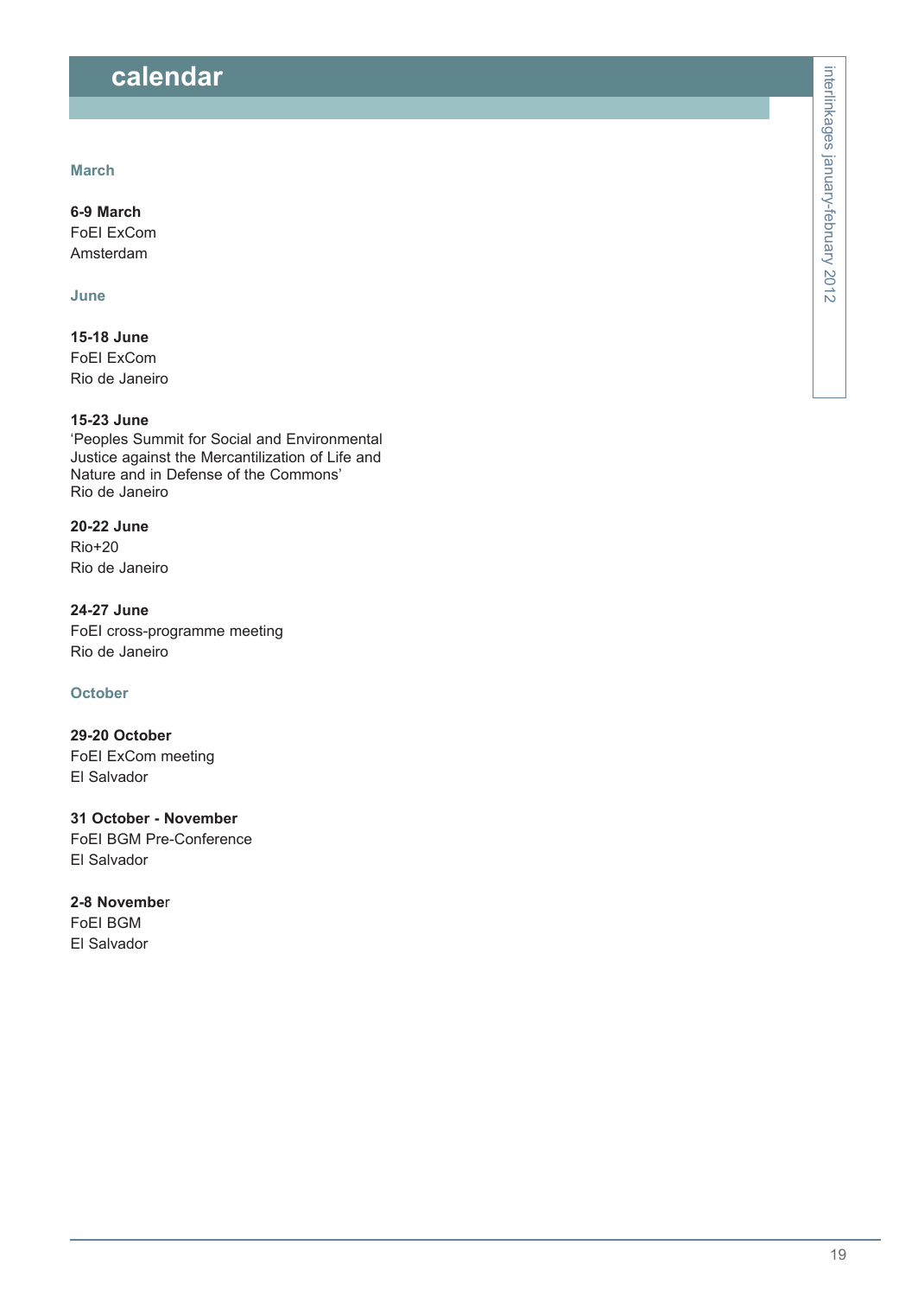## **campaign list serves**

### **foe international listserves**

Up-to-date information about all the FoEI listserves can be found at https://lists.foei.org

## **foe europe listserves**

To subscribe to or find out more information about FoE Europe's listserves please send a message with your contact details to Stine Nielsen at **stine.nielsen@foeeurope.org.**

g es january-february 2 012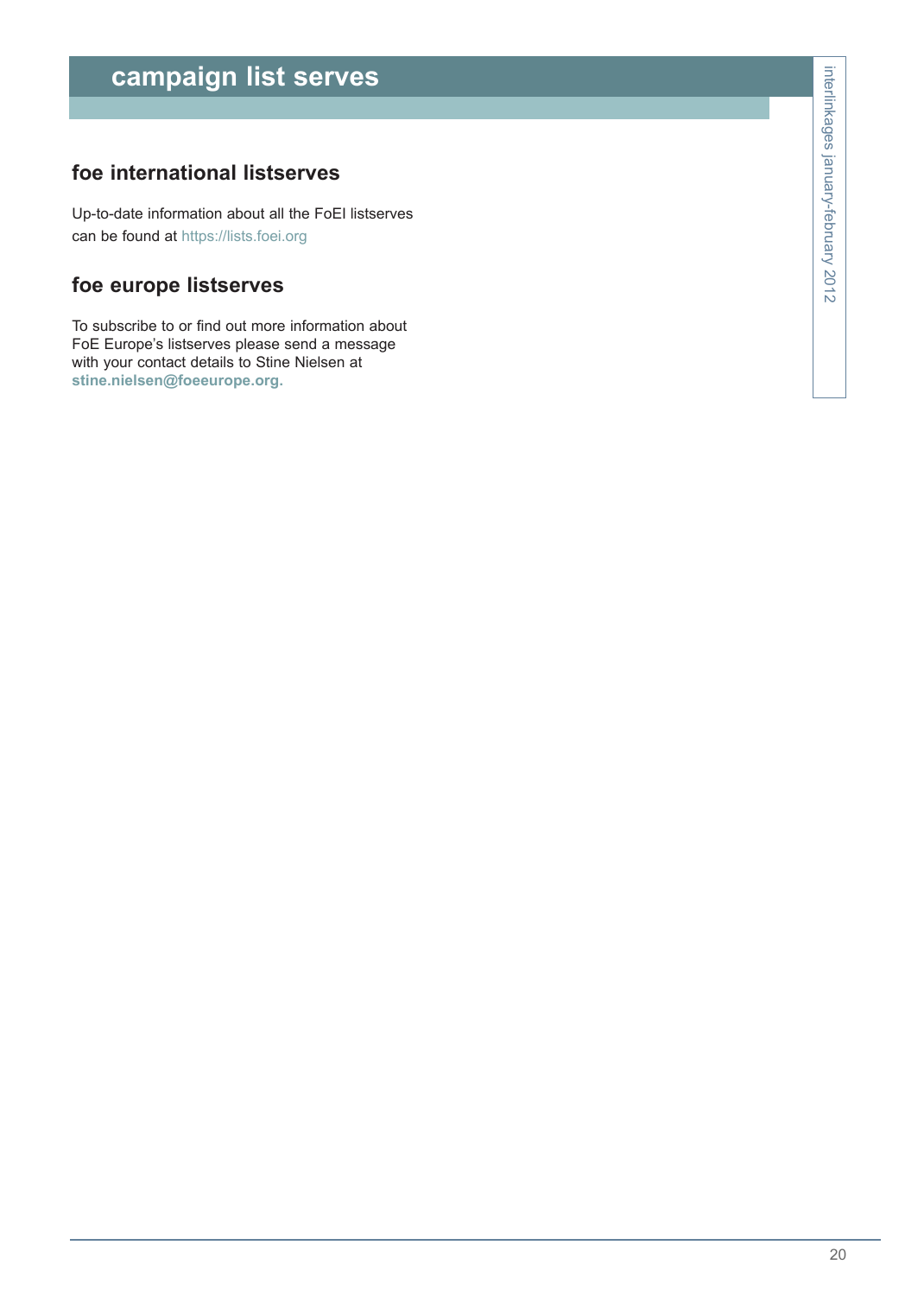## **foei contact list** interlinka

#### **foei secretariat**

Address for mail: PO Box 19199 1000 GD Amsterdam The Netherlands Visiting address: Nieuwe Looiersstraat 31 3rd floor, 1017 VA, Amsterdam Tel 31 20 622 1369 Fax 31 20 639 2181 E-mail foei@foei.org http://www.foei.org

#### **international secretariat management team communications coordinator**

Maarten van den Berg, maarten@foei.org **finance and personnel manager** Wieke Wagenaar, finance@foei.org **international membership development coordinator**

Erick Burke, erick@foei.org **international programmes facilitator** Nina Ascoly nina@foei.org

#### **media coordinator**

Niccolo Sarno, media@foei.org **office manager** Pauline Vincenten, **pauline@foei.org project officer and fundraising assistant** Marta Zogbi, marta@foei.org **resource mobilisation coordinator** Paige Shipman, paige@foei.org **technical support facilitator** Joukje Kolff, joukje@foei.org **web coordinator** Phil Lee, phil@foei.org **international programmes and membership assistant** Elise Le Guil, elise@foei.org **bookeekper** Grace Nijbroek, **grace@foei.org**

#### **foei ombudspeople**

Otto Sieber, Switzerland Thuli Makama, Swaziland

#### **foe international executive committee**

**Chair:** Nnimmo Bassey, Nigeria **Vice Chair:** Karin Nansen,Uruguay **Treasurer:** Jagoda Munic, Croatia Ricardo Navarro, FoE El Salvador Hemantha Withanage, FoE Sri Lanka Elaine Gilligan, FoE England, Wales and Northern Ireland Meena Raman, FoE Malaysia Bobby Peek, FoE South Africa David Hirsch, FoE United States

#### **foe africa**

*consultative board* Bobby Peek (South Africa) bobby@groundwork.org.za Thuli Makama (Swaziland) thuli.makama@gmail.com Nnimmo Bassey (Nigeria) nnimmo@eraction.org Noble Wadzah (Ghana) kowadzah9@yahoo.com

#### *secretariat*

George Awudi (Ghana) geobrigkwa@yahoo.com

#### **foe apac**

#### *majelis*

Hemantha Withanage (Sri Lanka) Theiva Lingam (Malaysia) Derec Davies (Australia) Jeong Kim (South Korea) Prakash Sharma (Nepal)

#### *convenor*

Hemantha Withanage (Sri Lanka) hemantha@ejustice.lk

#### **foe europe**

#### *executive committee*

Andy Atkins/Elaine Gilligan (EWNI) Oisin Coghlan (Ireland)/Ellie Cijvat (Sweden) Georgina Gal (Hungary)/Bertrand Sansonnens (Switzerland) Lawrence Sudlow/Liliane Spendeler (Spain) Hester Schoute/Hans Berkhuizen (Netherlands)

#### *secretariat*

Magda Stoczkiewicz Mundo-B Building, Rue d'Edimbourg 26 1050 Bruxelles, BELGIUM Tel 32 2 893 1000 / Fax 32 2 893 1035 E-mail info@foeeurope.org http://www.foeeurope.org

#### **foe latin america and caribbean**

#### *excom*

Isaac Rojas (Costa Rica) isaac@coecoceiba.org Karin Nansen (Uruguay) urusust@redes.org.uy Lúcia Ortíz (Brazil) lucia@natbrasil.org.br

#### *secretariat*

Mario Godinez (Guatemala) tzikin.mario@gmail.com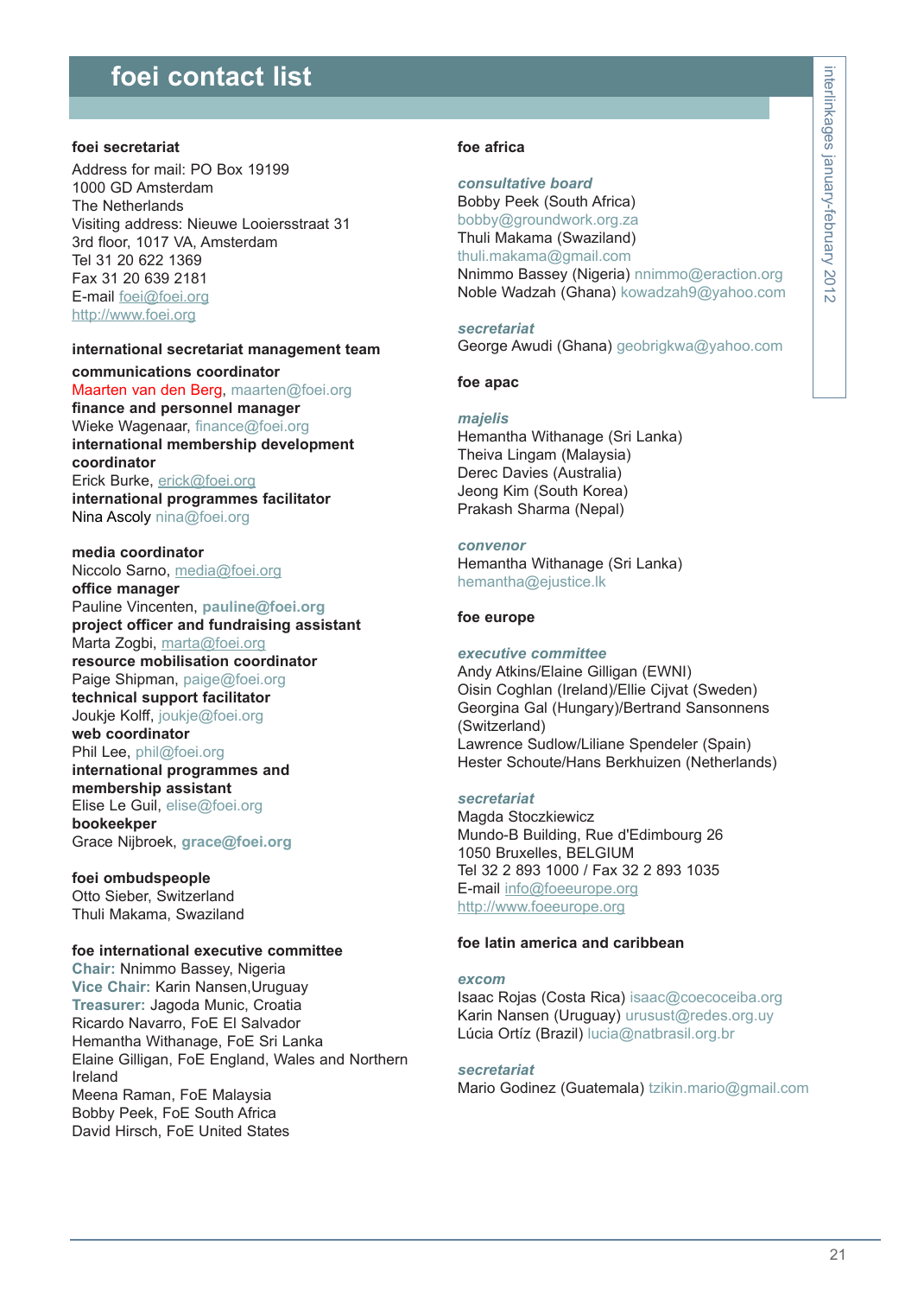## **foei** contact list

## **international activities**

### **programmes and campaigns**

#### **economic justice: resisting neoliberalism programme**

Lucia Ortiz, Brazil, lucia@natbrasil.org.br

Steering group:

Hemantha Withanage, APAC hemantha@ejustice.lk Bobby Peek, Africa, bobby@groundwork.org.za Grace Garcia Munoz, ATALC, graciagarcimunoz@gmail.com Karen Orenstein, US, KOrenstein@foe.org

#### **corporates campaign**

Paul de Clerck, Netherlands, paul@milieudefensie.nl

#### **forests & biodiversity programme**

Isaac Rojas, Costa Rica, isaac@coecoceiba.org

Steering group: Shamila Ariffin, APAC, shamila73@yahoo.com David Mutsitsa Kureeba, Africa, kureebamd@yahoo.com Eduardo Sanchez, ATALC, educacion@amigos.org.ar Bertrand Sansonnens, Europe, bertrand.sansonnens@pronatura.ch Kate Horner, US, KHorner@foe.org

#### **food sovereignty programme**

Martín Drago, Uruguay, martin.drago@redes.org.uy Kirtana Chandrasekaran, EWNI (also represents Europe) kirtana.chandrasekaran@foe.co.uk

Steering group: Mariann Bassey, Africa, annybassi@yahoo.com Claudia Germonimo, ATALC, cjeronimog@gmail.com Eric Hoffman, US, EHoffman@foe.org Demetrio Carvalho, APAC, maulapa@yahoo.com

#### **climate justice and energy programme**

David Sanchez, Europe, omg@tierra.org

Sarah-Jayne Clifton, EWNI, sarah.clifton@foe.co.uk

Steering group: FoE Korea/FoE Nepal - names to be confirmed Lucia Ortiz and Jose Elosegui, ATALC, lucia@natbrasil.org.br and jelosegui@gmail.com Geoffrey Kamese and Siziwe Khanyile, Africa, kamese@nape.org.uy and siziwe@groundwork.org.za Susi Schebarth and Asad Rehman, Europe, susann.scherbarth@foeeurope.org and asad.rehman@foe.co.uk Karen Orenstein, US, korenstein@foe.org

#### **resistance to mining, oil & gas**

Romel de Vera, LRC/FoE Philippines meldevera@gmail.com

#### Steering group:

Reinford Mwangonde, Africa, reinm@cfjmalawi.org Geert Ritsema, Europe, geert.ritsema@milieudefensie.nl Gustavo Castro, ATALC, guscastro@otrosmundoschiapas.org

#### **agrofuels campaign**

Steering group:

Damien Ase, APAC, dase@celcor.org.pg Michal Rosenoer, US, mrosenoer@foe.org Kenneth Richter, Europe, kenneth.richter@foe.co.uk Elias Diaz Pena/Simone Lovera, ATALC, ambiental@sobrevivencia.org.py Mariann Bassey and Daniel Ribeiro, Africa, annybassi@yahoo.com, daniel@ja.org.mz

### **cross-programme projects**

#### **land rights, land grabbing and unsustainable consumption**

Kirtana Chandrasekaran, EWNI, kirtana.chandrasekaran@foe.co.uk, Romel de Vera, LRC/FoE Philippines meldevera@gmail.com

#### **climate and biodiversity finance**

Isaac Rojas, Costa Rica, isaac@coecoceiba.org Sarah-Jayne Clifton, EWNI, sarah.clifton@foe.co.uk

#### **transformation**

Sarah-Jayne Clifton, EWNI, sarah.clifton@foe.co.uk Martín Drago, Uruguay, martin.drago@redes.org.uy

#### **corporate capture of un institutions and governments**

Lucia Ortiz, Brazil, lucia@natbrasil.org.br

Paul de Clerck, Netherlands, paul@milieudefensie.nl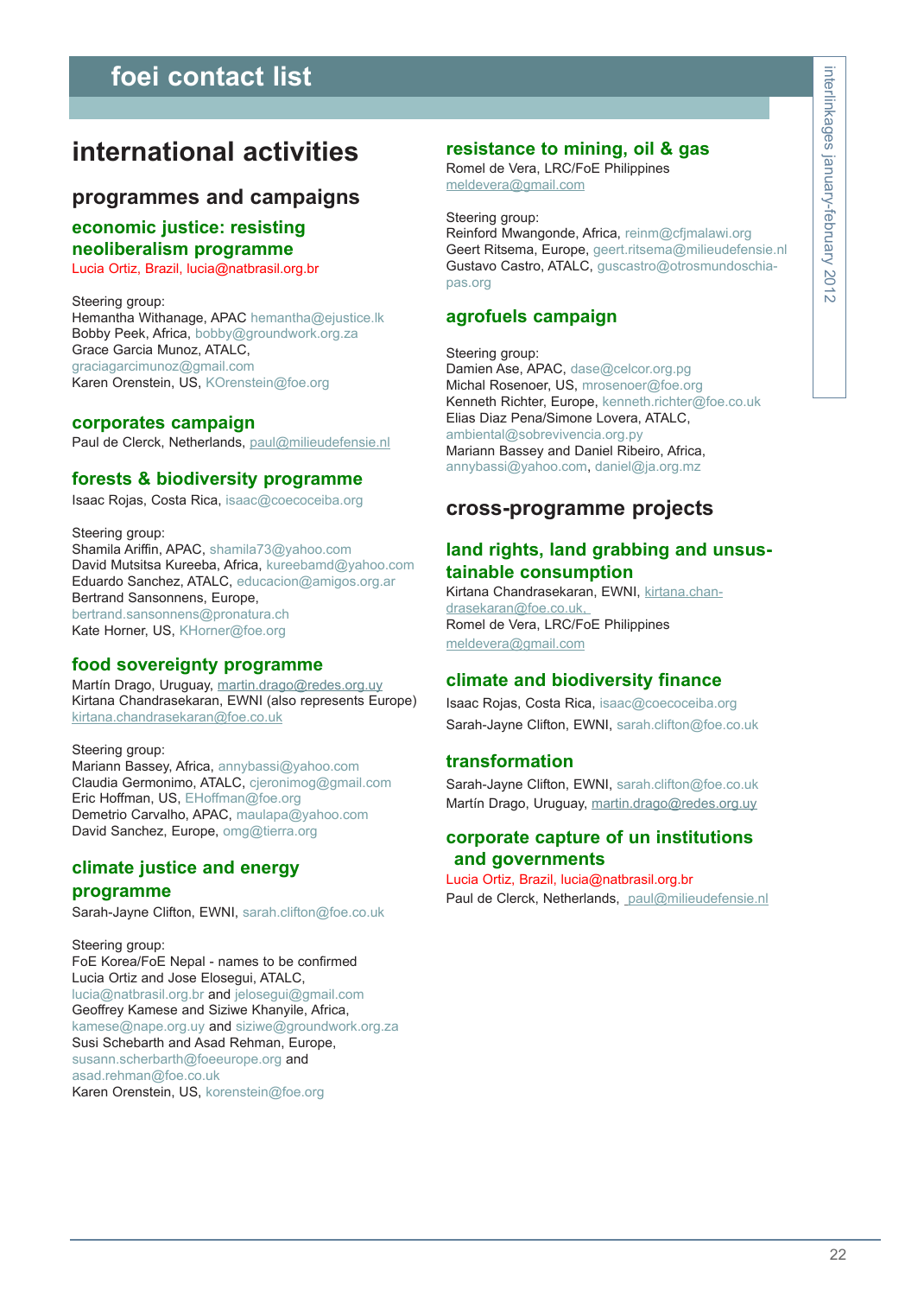**Argentina** *Amigos de la Tierra* [Eduardo Sánchez] Av. Córdoba 5051 C1414BAI, Buenos Aires ARGENTINA Tel 5411 4773 5947 amigosdelatierra@amigos.org.ar www.amigos.org.ar

**Australia** *Friends of the Earth* [International Liaison Office: Derec Davies and Marisol **Salinas1** PO Box 222 3065 Fitzroy AUSTRALIA Tel 61 39 419 8700 Fax 61 39 416 2081 ilo@foe.org.au www.foe.org.au

**Austria** *Global 2000* [Christina Hirschbeck] Neustiftgasse 36 A-1070 Vienna AUSTRIA Tel 43 1 812 57 300 Fax 43 1 812 57 28 office@global2000.at www.global2000.at

#### **Bangladesh** *BELA*

[Syeda Rizwana Hasan] House no. 15/A Road no. 3 Dhanmondi R/A, Dhaka-1205 BANGLADESH Tel 880 2 861428 Fax 880 2 8612957 bela@bangla.net www.belabangla.org

**Belgium** *Les Amis de la Terre* [Ezio Gandin] Mundo Namur - 98, rue Nanon 5000 Namur BELGICA Tel 32 81 390639 Fax 32 81 390638 contact@amisdelaterre.be

www.amisdelaterre.be

**Bolivia** *CERDET* [Ruben Cuba] PO Box 83 Tarija BOLIVIA Tel 591 4 6635471 Fax 591 4 6633454 **guidodcf@yahoo.com** pilcomay@mail.cosett.com.bo

**Brazil** *Nucleo Amigos da Terra* [Lucia Ortiz Childs] The CASANAT Rua Olavo Bilac 192 CEP 90040-310 Porto Alegre Rio Grande do Sul Brazil 90040-310 Tel 55 51 3332 8884 Fax 55 51 3332 8884 natbrasil@natbrasil.org.br www.natbrasil.org.br

#### lucia@natbrasil.org.br

**Cameroon** *Centre for Environment and Development* [Samuel Nguiffo] PO Box 3430 Yaounde CAMEROON Tel 237 222 38 57/ 996 57 98 Fax 237 222 38 59 infos@cedcameroun.org www.cedcameroun.org

**Canada** *FoE/Les Amis de la Terre* [Beatrice Olivastri] 260 St. Patrickstreet., Suite 300 K1N 5K5 Ottawa, Ontario CANADA Tel 1 613 241 0085 Fax 1 613 241 7998 foe@foecanada.org www.foecanada.org

**Chile** *CODEFF* [Jenia Joffre] Ernesto Reyes 035, Providencia Santiago **CHILE** Tel 56 2 7772534 Fax 56 2 2691978 administra@codeff.cl presidencia@codeff.cl www.codeff.cl

**Colombia** *Censat Agua Viva* [Tatiana Roa Avendaño] Diagonal 24 No 27A-42 Bogota DC COLOMBIA Tel 57 1 244 24 65 / 244 05 81 / 337 77 09 Fax 57 1 2442465 / 2440581 / 3377709 **infogeneral@censat.org administracion@censat.org coordinacion@censat.org** www.censat.org

**Costa Rica** *Asociacion Comunidades Ecologistas la Ceiba / Amigos de la Tierra / COECOCEIBA* [Isaac Rojas] Partado 12423 1000 San Jose COSTA RICA Tel 2 506 223 3925 Fax 2 506 223 3925 gavitza@ice.co.cr www.coecoceiba.org

**Croatia** *Zelena Akcija / Green Action* [Jagoda Munic] Frankopanska 1 pp. 952 1000 Zagreb **CROATIA** Tel 385 99 4813 096 Fax 385 1 4813 096 zelena-akcija@zg.htnet.hr www.zelena-akcija.hr

**Curaçao** *Amigu di Tera* [Lloyd Narain] PO Box 4688 Willemstad CURAÇAO narain@interneeds.net www.amiguditera.com

**Cyprus** *Friends of the Earth* [Savvas Zotos] PO Box 53411 3302 Limassol **CYPRUS** Tel 357 25 347042 Fax 357 25 347043 **foecyprus@yahoo.com. www.foecyprus.weebly.com**

**Czech Republic** *Hnutí Duha* [Vojtech Kotecky]

Pratele Zeme CR Udolni 33 602 00 Brno CZECH REPUBLIC Tel 420 5 4521 4431 Fax 420 5 4521 4429 vojtech.kotecky@hnutiduha.cz www.hnutiduha.cz

**Denmark** *NOAH* [Kim Ejlertsen]

Norrebrogade 39/1 2200 Kobenhavn N DENMARK Tel 45 3536 1212 Fax 45 3536 1217 kimejler@post7.tele.dk noah@noah.dk www.noah.dk

**El Salvador** *Centro Salvadoreo de Tecnologa Apropiada* [Ricardo Navarro] Apartado 3065 San Salvador EL SALVADOR Tel 503 2213 140 Fax 503 2220 0479 cesta@cesta-foe.org.sv www.cesta-foe.org

#### **England, Wales & Northern**

g es

january-february

january-february

2  $\overline{\circ}$ 

**Ireland** *Friends of the Earth* [Contact Mike Childs] 26-28 Underwood Street N1 7JQ London UNITED KINGDOM Tel 44 207 490 1555 Fax 44 207 490 0881 mike.childs@foe.co.uk www.foe.co.uk

**Estonia** *Eesti Roheline Liikumine* [Jaanus Valja] Tiigi 8-24 51003 Tartu ESTONIA Tel 372 7 422532 Fax 372 7 422084 info@roheline.ee www.roheline.ee

#### **Finland**

*Suomen Maan ystävät ry* [Riikka Leskinen] Kirkkotie 6-10 20540 Turku FINLAND

#### **Tel 358 45 886 3958**

Fax 358 2 237 1670 toimisto@maanystavat.fi www.maanystavat.fi

#### **Flanders and Brussels**

*Friends of the Earth Vlaanderen & Brussel / FoE Flanders and Brussels* [David Heller] Maria Hendrikaplein 5 9000 Gent BELGIUM Tel 32 9 242 87 52 Fax 32 9 242 8751 contact@motherearth.org www.motherearth.org

**France** *Les Amis de la Terre* [Martine Laplante] 2 B Rue Jules Ferry 93100 Montreuil FRANCE Tel 33 1 48 51 3222 Fax 33 1 48 519512 france@amisdelaterre.org www.amisdelaterre.org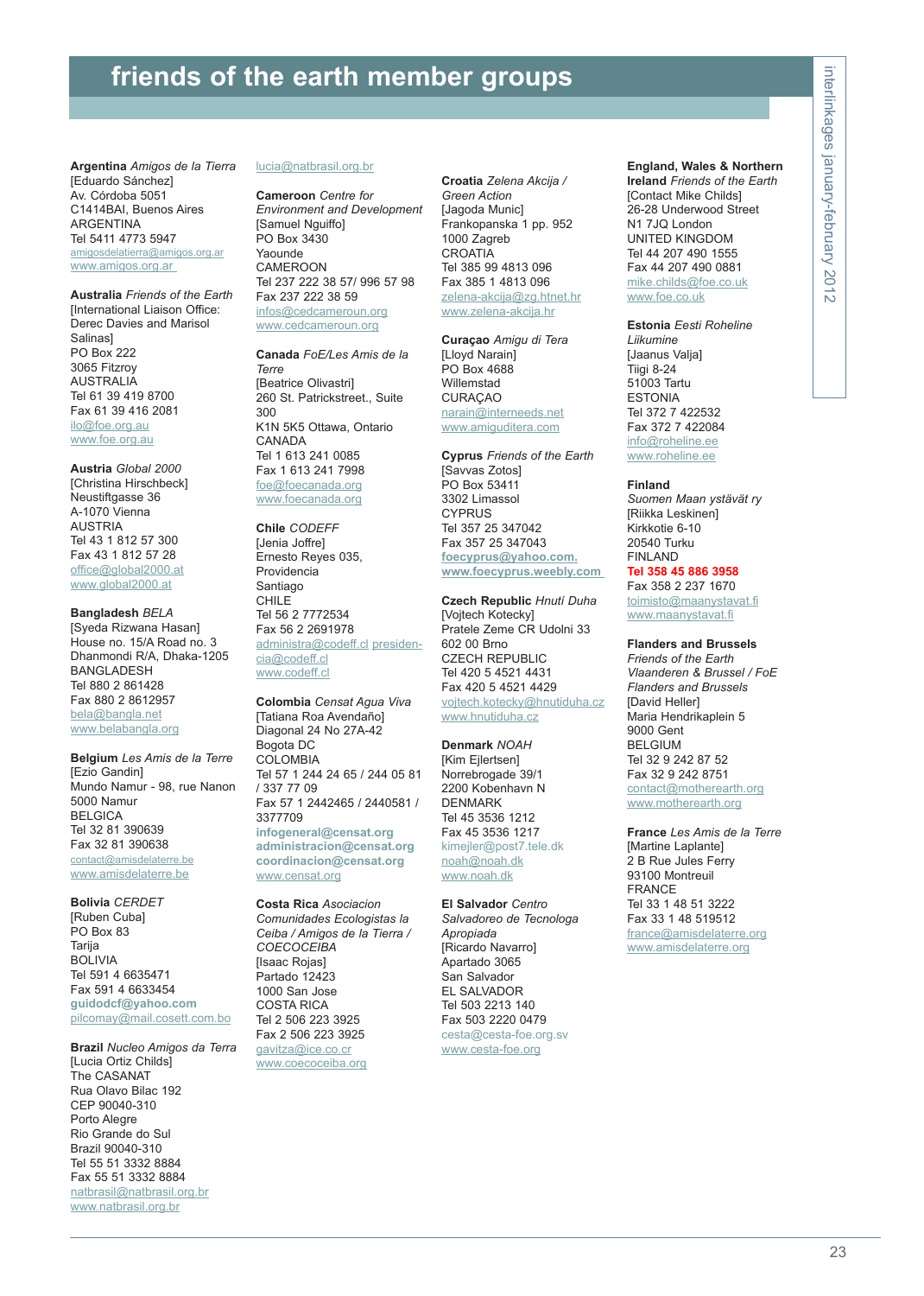**Georgia** *The Greens Movement of Georgia* [Mrs Ketevan Kiria] 10a Nutsubidze str. 0177, Tbilisi GEORGIA Tel/fax: 995 32 386978 info@greens.ge www.greens.ge

#### **Germany** *BUND/FoE Germany* [Antje von Broock]

Am Koellnischen Park 1 10179 Berlin GERMANY Tel 49 30 27 58 64 0 Fax 49 30 27 58 64 40 antje.vonbroock@bund.net www.bund.net

**Ghana** *Friends of the Earth* [Theo Anderson] Private Mail Bag General Post Office Accra **GHANA** Tel +233-21030-512312 Fax 233 21 512 313 foe@foeghana.org

#### **Grenada** *Friends of the Earth* [Joseph Antoine] PO Box 521 Lucas Street St. George's GRENADA, WEST INDIES Tel 1 473 440 7192 Fax 1 473 440 7192 foegda@caribsurf.com

**Guatemala** *CEIBA* Km. 56.5 Carretera Interamericana Casa 1-265, Aldea Buena Vista Chimaltenango **GUATEMALA** Tel 502 7839 60 33 Fax 502 7839 1033 ceibauno@gmail.com www.ceibaguate.org

**Haiti** *Haiti Survie* [Aldrin Calixte] Delmas 65, Rue Durandis #2 Port-au-prince HAITI Tel 509 2137973 Fax 2210172 hsurvie@yahoo.com

**Honduras** *Movimiento Madre Tierra* [Juan Almendares] PO Box 2035 **Tegucigalpa** HONDURAS Tel 504 232 4204 Fax 504 235 3387 **almendarez.bonilla@gmail.com** movimien@movimientomadretierra.org www.movimientomadretierra.org

#### **Hungary** *Magyar Termeszetvedok Szovetsege* [Istvan Farkas] PO Box 123 Ulloi u 91/b, III/21 H-1091 Budapest HUNGARY Tel 36 1 216 7297 Fax 36 1 216 7295 info@mtvsz.hu www.mtvsz.hu

**Indonesia** *WALHI* [Muhammad Teguh Surya] Jl. Tegal Parang Utara No. 14 12790 Jakarta Selatan INDONESIA Tel 62 21 794 1672 Fax 62 21 794 1673 walhi@walhi.or.id www.walhi.or.id

**Ireland** *Friends of the Earth* [Oisin Coghlan] 9 Upper Mount Street Dublin 2 IRELAND Tel 353 1 639 4652 oisin@foe.ie www.foe.ie

**Italy** *Amici della Terra* [Laura Radiconcini] Via di Torre Argentina, 18 00186 Rome **ITALY** Tel 39 06 6875308 / 6868289 Fax 39 06 683 08610 **info@amicidellaterra.it**

www.amicidellaterra.it

**Japan** *Friends of the Earth* [Randal Helten] 1F 3-30-8 Ikebukuro \*Toshima-ku\* 171-0014 Tokyo JAPAN Tel 81 3 6907 7217 Fax 81 3 6907 7219 info@foejapan.org www.foejapan.org

**Latvia** *Latvijas Zemes draugi* [Janis Ulme] Margrietas iela 16-3, Zemes Draugi c/o VIF LV-1966 Riga LATVIA Tel 37127225112 E-pasts: info@vak.lv janis.ulme@zemesdraugi.lv http://www.zemesdraugi.lv/lv/

#### **Liberia**

*Sustainable Development Institute (SDI)* [Silas Kpanan'Ayoung Siakor] P. O. Box 5678, Duarzohn Village, Robertsfield Highway Margibi County, LIBERIA Tel 231 77 089947/ 206702 ssiakor@sdiliberia.org www.sdiliberia.org

**Lithuania** *Lietuvos Zaliuju Judejimas* [Renata Perlibaite] I. Kanto 6 P.O. Box 160, 44002 Kaunas LITHUANIA Tel 370 37 324241 Fax 370 37 324201 zalieji@zalieji.lt www.zalieji.lt

**Luxembourg** *Mouvement Ecologique* 6, Rue Vauban 2663 LUXEMBOURG Tel 352 439 0301 Fax 352 43903043 meco@oeko.lu **www.oekozenter.lu**

**Macedonia, f.y.r. of** *Dvizenje na Ekologistite na Makedonija/DEM* [Ruska Miceva] ul. "Vasil Gjorgov" BB, Baraka 6, 1000 Skopje MACEDONIA, F.Y.R. OF Tel 389 2 3 220 518 Fax 389 23 128 075 dem@dem.org.mk www.dem.org.mk

#### **Malawi**

*Citizens For Justice(CFJ)* [Reinford Mwangonde] email: reinm@cfjmalawi.org Falls Estate, Sector 1, Plot #574, Lilongwe, Malawi Postal: Post Dot Net, Box X100 Crossroad, Lilongwe, MALAWI Tel 265 (0)1 727828 265 (0)1 727822 Cell 265 (0) 99 9 678 031 265 (0) 88 4 376 359 cfimalawi@yahoo.com and remwa1@yahoo.com www.citizensforjusticemalawi.o rg (under construction)

**Malaysia** *Sahabat Alam Malaysia/SAM* [Meenakshi Raman] 21 Lintang Delima 15 11700 Penang MALAYSIA Tel 60 4659 6930 Fax 60 4659 6931 sam\_inquiry@yahoo.com www.foe-malaysia.org

### **Mali** *GUAMINA*

[Souleymane Dembele] Hamdallaye Rue 42 Porte no. 232 B.P. 2744 Bamako MALI Tel 223-225910 Fax 223-293134 guamina@buroticservices.net.ml dembele\_z@yahoo.fr

www.promali.org/guamina

#### **Malta** *Moviment ghall-Ambjent*

[Martin Galea De Giovanni] PO Box 13 CMR 1000 Valletta MAI TA Tel 356 21342269 Fax 356 21342269 info@foemalta.org www.foemalta.org

#### **Mauritius** *Maudesco*

[Rajen Awotar] 63 Avenue Hirondelles Sodnac, Quartre Bornes **MAURITIUS** Tel 230 467 2565 Fax 230 424 8500 maudesco@intnet.mu

#### **Mexico***Otros Mundos*

[Gustavo Castro Soto] Calle Francisco I. Madero num. 49 Barrio Guadalupe C.P. 29230 San Cristóbal de las Casas Chiapas, MEXICO Telephone 0052 (967) 631 6643 guscastro@otrosmundoschiapas.org www.otrosmundoschiapas.org

#### **Mozambique** *Justica*

*Ambiental* [Anabela A. Lemos] Rua Marconi #110 1 andar, Maputo, MOZAMBIQUE Tel 258 21 496668 Fax 258 21 496668 ja@ja.org.mz anabela@ja.org.mz www.ja.org.mz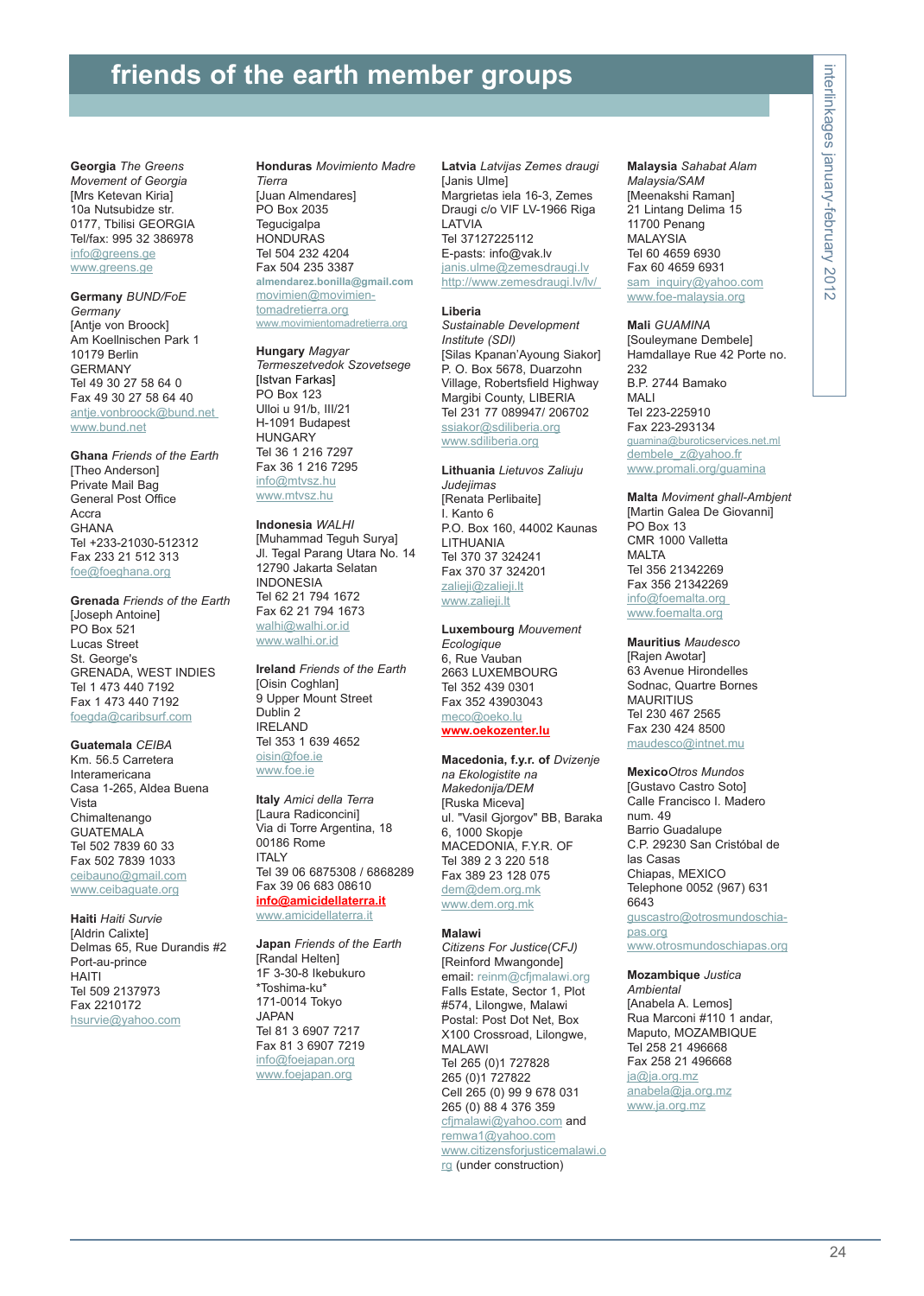**Nepal** *Pro-Public* [Prakash Sharma] PO BOX 14307 Gautam Budha Marga Kathmandu **NFPAL** Tel 977-1-268023 Fax 977-1-268022 info@propublic.org www.propublic.org

**Netherlands** *Milieudefensie* [Contact Mia Liesenmeijer] Postbus 19199 1000 GD Amsterdam NETHERLANDS Tel 31-20-5507300 Fax 31-20-5507310 mia.liesenmeijer@milieudefensie.nl www.milieudefensie.nl

**New Zealand** *Friends of the Earth* [John Whyte] PO Box 5599 Wellesley Street 1 Auckland NEW ZEALAND Tel 64 9 3609149 Fax 64 9 3609149 foenz@kcbbs.gen.nz

**Nigeria** *Environmental Rights Action* [Nnimmo Bassey] PO Box 10577 Ugbowo 214 Uselu -Lagos Road Benin City NIGERIA Tel 234 52 880619 Fax 234 52 600165 Cell +234 803 727 4395 eraction@eraction.org www.eraction.org

**Norway** *Norges Naturvernforbund* [Jan Thomas Odegaard] Postal address: Grensen 9 B, 0159 Oslo, **Norway** Visiting address: Miljohuset G9 i Grensen 9 B, Oslo Tel 47 23 10 96 10 Fax 47 23 10 96 11

naturvern@naturvern.no www.naturvern.no

**Palestine** *PENGON* [Abeer Al Butmeh] .<br>PO Box 565 PARC Building Ramallah **PALESTINE** Tel 972 2 6565890/87 Fax 972 2 5857688 outreach@pengon.org www.pengon.org

**Papua New Guinea** *Center for Environmental Law and Community Rights / CELCOR* [Damien Ase] PO BOX 4373 Boroko, National Capital District PAPUA NEW GUINEA Tel 675 323 4509 Fax 675 311 2106 info@celcor.org.pg www.celcor.org.pg

**Paraguay** *Sobrevivencia* [Oscar Rivas] Casilla de Correos 1380 Asuncion **PARAGUAY** Tel 595 21 480 182/ 595 21 425 716 Fax 595 21 480 182/ 595 21 425 716 coordina@sobrevivencia.org.py www.sobrevivencia.org.py

**Peru** *LABOR* [Edwin Guzmán] Urb. Magisterial K-12 Ilo

**PERU** Tel 51 53 481816 / 481208 Fax 51 54 781208 edwing@labor.org.pe www.labor.org.pe

**Philippines** *Legal Rights and Natural Resources Center* [Jocelyn Matias Villanueva] 41-B Mapagsangguni Street, Sikatuna Village, Quezon City, PHILIPPINES Tel 632 928 1372/632 436 1101 Fax 632 9207172 lrcksk@info.com.ph

www.lrcksk.org **Poland** *Polski Klub*

*Ekologiczny/PKE* [Urszula Burkot] Zarząd Główny ul. Romanowicza 2/410 30-702 Kraków POLAND Tel 48 12 423 20 47 Fax 48 12 423 20 98 urszulaburkot@wp.pl or biuro@zgpke.most.org.pl www.polskiklubekologiczny.org **Scotland** *Friends of the Earth* [Fiona Brown] Thorn House 5 Rose Street Edinburgh EH2 2PR SCOTLAND (U.K.) Tel: 44 131 243 2700 Fax: 44131 243 2725 reception@foe-scotland.org.uk info@foe-scotland.org.uk www.foe-scotland.org.uk

**Sierra Leone** *Friends of the Earth* [Olatunde Johnson] P.M. Bag 950 33 Robert Street Freetown SIERRA LEONE Tel 232-22-226577 Fax 232-22-226577 foesl@sierratel.sl

**Slovakia** *Friends of the Earth-CEPA* [Juraj Zamkovsky]Ponicka Huta 65 976 33 Poniky SLOVAKIA Tel 421 48 4193718 Fax 421 48 4193718 cepa@foe.sk www.priateliazeme.sk/cepa

**South Africa** *GroundWork* [Bobby Peek] P.O. Box 2375 Pietermaritzburg 3200 South Africa Tel 27 33 342 5662 Fax 27 33 342 5665 team@groundwork.org.za www.groundwork.org.za

#### **South Korea**

*Korea Federation for Environmental Movements* [Ms Hyun ji Kim] NuHa-Dong 251 Jongno-gu 110-806 Seoul KOREA Tel 82-2-735-7000 Fax 82-2-730-1240 arqus@kfem.or.kr http://english.kfem.or.kr/

**Spain** *Amigos de la Tierra* [Elena Bonilla] C/Cadarso 16, Bajo E, 28008 Madrid, SPAIN Tel 34-91-306-9900 Fax 34-91-313-4893 gerencia@tierra.org www.tierra.org

**Sri Lanka** *Centre For Environmental Justice* [Hemantha Withanage] 20A, Kuruppu Road, Colombo 08, SRI LANKA Tel 941 1268 3282 Fax 941 1268 3282 info@ejustice.lk hemanthaw@eureka.lk www.ejustice.lk

**Swaziland** *Yonge Nawe* [Thuli Makama] PO Box 2061 Mbabane Swaziland Tel 268 404 7701 Fax 268 404 1394 yonawe@realnet.co.sz www.yongenawe.com

**Sweden** *Miljoforbundet Jordens Vanner* [Ankin Ljungman] Box 7048 S-402 31 Göteborg SWEDEN Tel 46 31 12 1808 Fax 46 31 12 1817 info@mjv.se www.mjv.se

**Switzerland** *Pro Natura* [Bertrand Sansonnens] Dornacherstrasse 192 4053 Basel **SWITZERLAND** Tel 41 61 317 9191 Fax 41 61 317 9266 **mailbox@pronatura.ch** www.pronatura.ch

#### **Tanzania**

*Lawyer's Environmental Action Team (LEAT)* [Tundu A. M. Lissu] Mikocheni B, Mazingira Street, P.O. Box 12605, Dar-es-Salaam, TANZANIA Tel 255-22-2780859 Fax 255-22-2780859 info@leattz.org www.leat.or.tz

#### **Timor-Leste**

*Haburas Foundation* [Demetrio do Amaral de Carvalho] Rua Celestino da Silva Farol Dili TIMOR-LESTE, PO Box 390 Tel: (670) 3310103, 670 7232851 haburaslorosae@yahoo.com, maulapa@yahoo.com www.haburasfoundation.org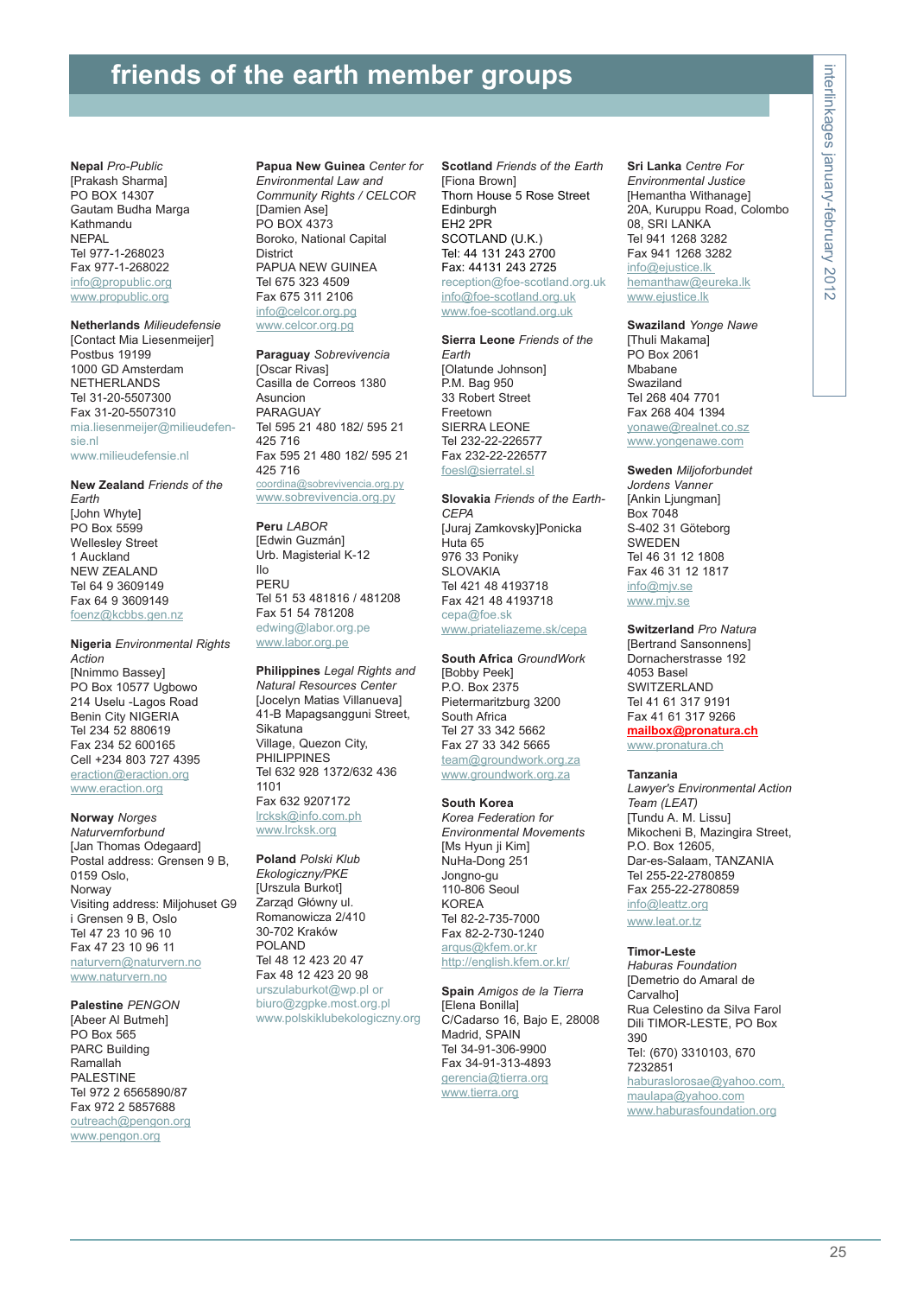**Togo** *Les Amis de la Terre* [Mensah Franco Todzro] BP 20190 Lomé TOGO Tel 228 2221731 Fax 228 2221732 adt-togo@amiterre.tg www.amiterre.tg

**Tunisia** *Association Tunisienne pour la Protection de la Nature et de l'Environnement/ATPNE* [Ayachi Abrougui] 12 Rue Tantaoui El Jawhari El Omrane 1005 Tunis TUNISIA Tel 216 71959081 Fax 216 71959295 ayachia@atpne.org

#### **Ukraine**

*Zelenyi Svit* [Yuri Samoylenko] Kontraktova Square 4 Kiev 04070 UKRAINE Tel: 380 56 7781301 Fax: 380 56 7781301 yuri.samoylenko@zelenysvit.or g.ua

www.zelenysvit.org.ua

#### **Uganda**

*National Assciation of Professional Environmentalists (NAPE)* [Mr Muramuzi Frank] National Association of Professional Environmentalists P.O. Box 29909, Kampala Block 265, Plot No. 7138 Entebbe Road, Zana, Tel: +256 (0) 414 534453; 530181 nape@nape.org.ug fmuramuzi@nape.org.ug www.nape.org.ug

#### **United States**

Friends of the Earth [Karen Orenstein] 1100 15th Street NW 11th Floor Washington, DC 20005 Tel: +1 202-783-7400 Fax: +1 202-783-0444 korenstein@foe.org foe@foe.org www.foe.org

#### **Uruguay**

*REDES* [Karin Nansen] San Jose 1423 11200 Montevideo URUGUAY Tel: 598 2 908 2730 Fax: 598 2 902 2355 redes@redes.org.uy www.redes.org.uy